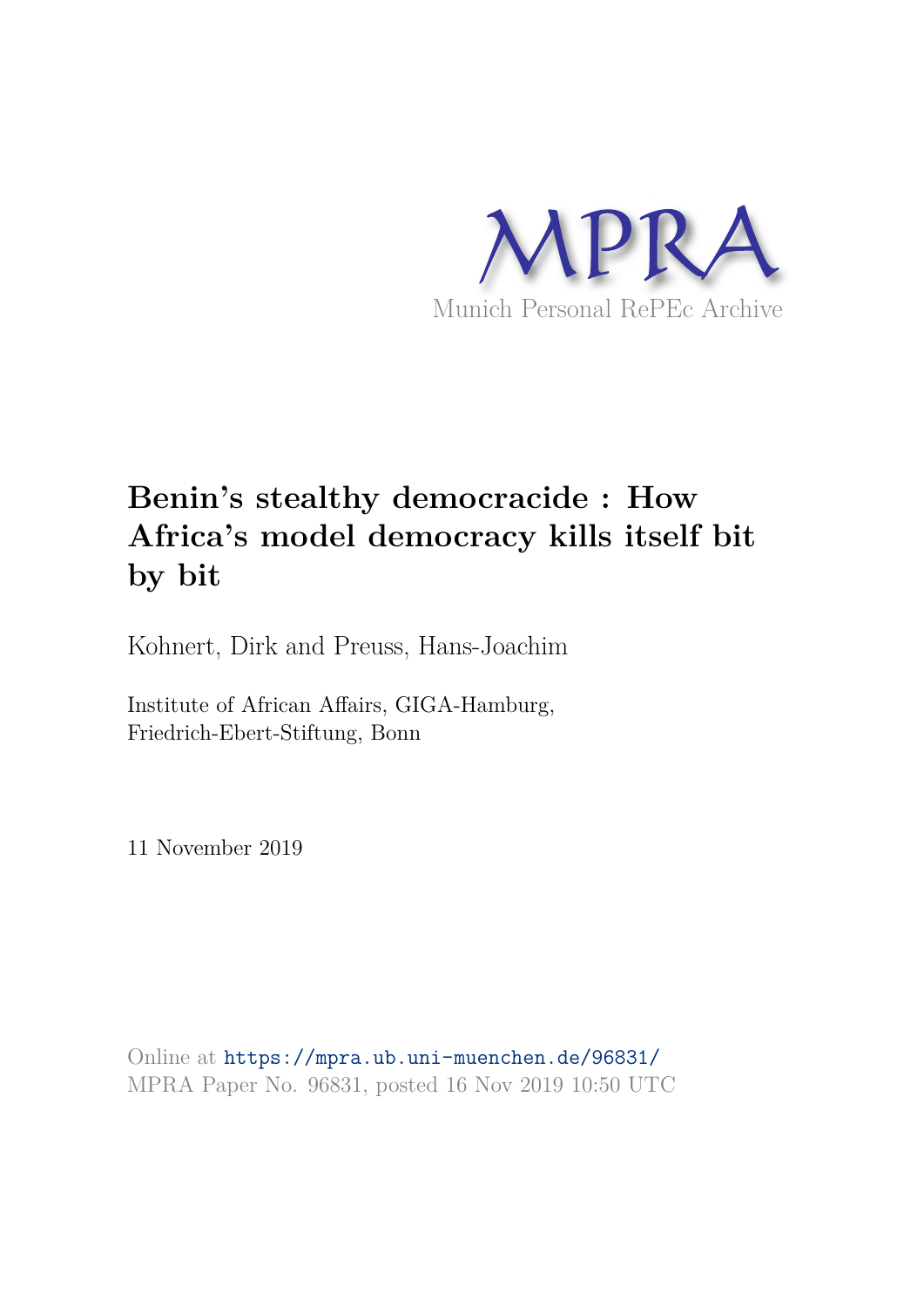# **Benin's stealthy democracide**

# **How Africa's model democracy kills itself bit by bit**

DIRK  $K$ OHNERT<sup>1</sup>, HANS-JOACHIM PREUSS<sup>2</sup>

**Abstract:** A 'democratic recession' is to be observed, which is not restricted to Sub-Sahara Africa. It went along with the rise of populist new nationalism and lack of regard of the concerned for the need to defend democracy actively. On the other hand, recent examples of African social movements that successfully campaigned for a democratic renaissance in Africa and elsewhere are promising indicators of progressive social forces that counteract global trends of the resurgence of right-wing nationalism and autocratic rule.

**Résumé** : On observe une « récession démocratique » qui ne se limite pas à l'Afrique subsaharienne. Cela a coïncidé avec la montée d'un nouveau nationalisme populiste et le manque de vigilance des personnes concernées quant à la nécessité de défendre activement la démocratie. D'autre part, des exemples récents de mouvements sociaux africains qui ont mené avec succès une renaissance démocratique en Afrique et ailleurs sont des indicateurs prometteurs de forces sociales progressistes qui vont à l'encontre des tendances mondiales à la résurgence d'un nationalisme de droite et des régimes autocratiques.

**Zusammenfassung** : Es ist eine "demokratische Rezession" zu beobachten, die sich nicht nur auf Afrika südlich der Sahara beschränkt. Dies geht einher mit dem Aufkommen eines populistischen neuen Nationalismus und dem mangelnden Augenmerk auf die Notwendigkeit, die Demokratie aktiv zu verteidigen. Andererseits sind afrikanische soziale Bewegungen, die sich erfolgreich für eine demokratische Renaissance in Afrika und anderswo einsetzen, vielversprechende Indikatoren für fortschrittliche soziale Kräfte, die globalen Trends des Wiederauflebens eines rechten Nationalismus und autokratischer Herrschaft entgegenwirken.

**Keywords**: Democratization, democratic institutions, democratic recession, Africa, Benin, Senegal, Togo, social movements.

**JEL-Code**: F35, K15, K16, N47, N97, Z13

1

<sup>&</sup>lt;sup>1</sup> Associated Expert, Inst. of African Affairs, GIGA - German Institute of Global and Area Studies, Neuer Jungfernstieg 21, 20354 Hamburg, Germany, Dirk-k-iak@web.de

<sup>&</sup>lt;sup>2</sup> Friedrich-Ebert-Stiftung, Cotonou Office, 08 BP 0620, Cotonou, Benin, rr@fes-benin.org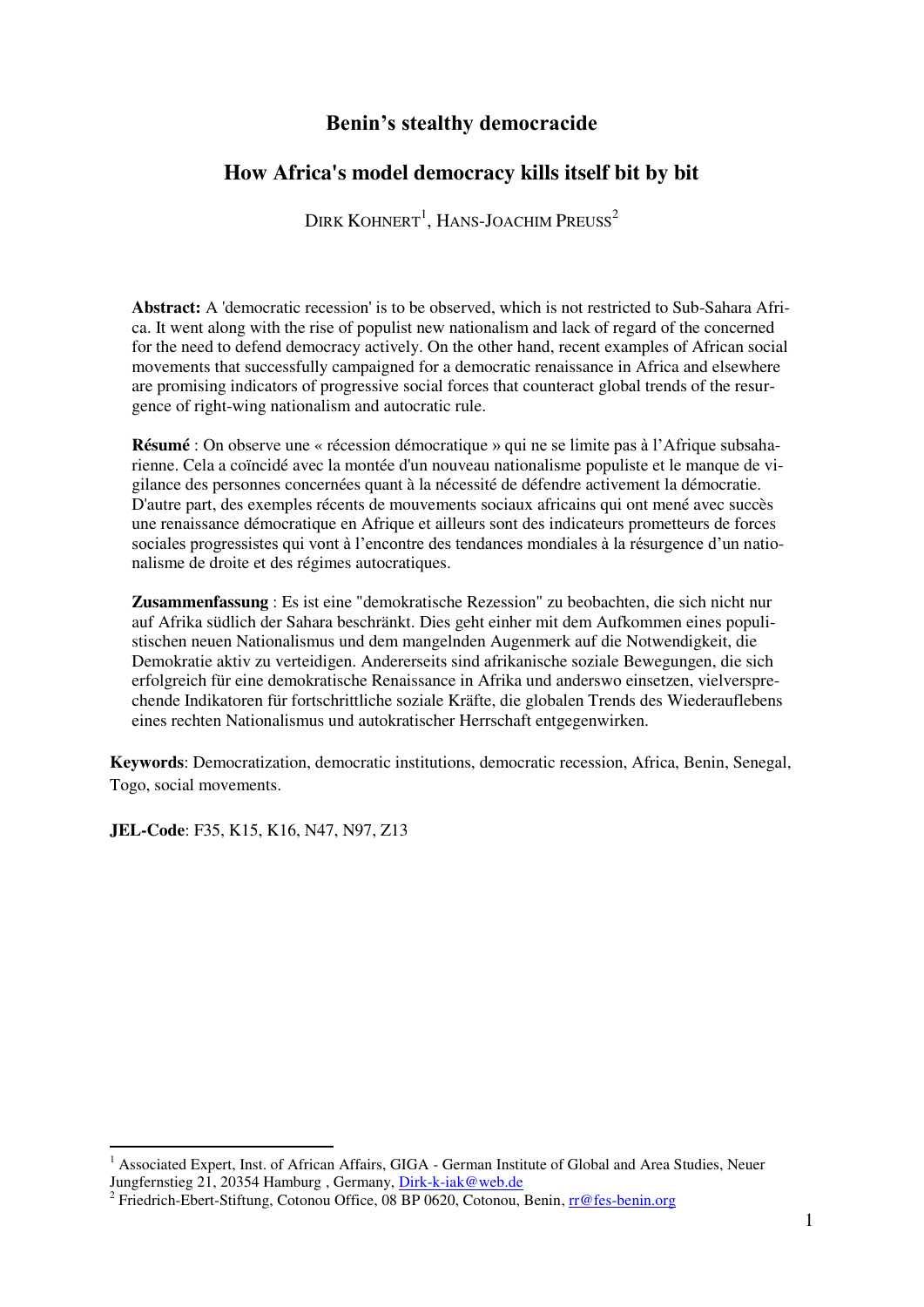#### 1. INTRODUCTION

Since the early 1990s and the "[second wind of change](https://fr.wikipedia.org/wiki/Wind_of_Change_(discours))" in Africa (Engel *et al.* 1996), the tiny West African Republic of Benin, labelled the *Quartier Latin* of Francophone Africa, has been regarded as a model democracy for the whole of Sub-Saharan Africa. Moreover, Benin made history by becoming the first African country to overthrow a military dictator by democratic means (Kohnert & Preuss 1992: 70). The concept of a [Sovereign National Conference](https://fr.wikipedia.org/wiki/Conf%C3%A9rence_nationale_souveraine_(B%C3%A9nin)) of representatives of all active forces of the Nation became a model for a peaceful transition to follow in the whole of Francophone Africa and beyond (Brown & Kaiser 2007; Eboussi Boulaga 2009; Gisselquist 2008; Heilbrunn 1995; Kohnert 1997; Ngenge 2019).

This image of Benin has recently changed radically within three months. Inside and outside the country, people are stunned after the 'exclusive' parliamentary elections of April 2019: The "*Neue Zürcher Zeitung*" complains: "Benin - a former model state is becoming a sham democracy" (Burri 2019). "*Africa confidential*" (2019) is laconically accusing the current president: "Talon turns back the clock". "The fatal trap?", asks the Civic Academy for Africa's Future (CIAAF 2019). These are just a few of the reactions from inside and outside the country that illustrate how much hopes for further democratic development have been disappointed. What had happened?

## 2. "EXCLUSIVE" PARLIAMENTARY ELECTIONS IN 2019: THE END OF AFRICA'S MODEL DEMOCRACY?

On 28 April 2019, five million voters were called upon to elect the deputies for the "*Assemblée Nationale*", the Beninese parliament. The 83 elected representatives belong to two parties, the "*Bloc Républicain*" and the "*Union Progressiste*". Both groups – in their respective party constellations until the change of the Charter of the Political Parties - are close to current President Patrice Talon and have supported his government since he took office in 2016.<sup>3</sup> Excluded from the elections were five other (mostly opposition) parties, which - according to the verdict of the state election authority, the Autonomous National Electoral Commission [\(CENA\)](https://fr.wikipedia.org/wiki/Commission_%C3%A9lectorale_nationale_autonome_(B%C3%A9nin)) - had not qualified sufficiently for participation. In the run-up to the ballot, this sparked a passionate public debate. If one believes Beninese intellectuals, there has been no comparable crisis of democracy since the overcoming of the 'Marxist-Leninist' one-party state 30 years ago and the introduction of democratic institutions. Many fear that the President, with the help of the parliamentary groups that support him, will be able to decide on all constitutional amendments in the future to secure more presidential rights and thus greater power in the implementation of the reforms he is striving for. In the past, attempts in this direction had failed because of the resistance in parliament and the constitutional court, which were afraid of the head of state's overpowering supremacy.

The President himself does not see democracy at risk. On the one hand, he said before the elections that there will be other elections in the next few years (2020 communal elections,

 $3$  We draw heavily from the article of Preuss (2019a).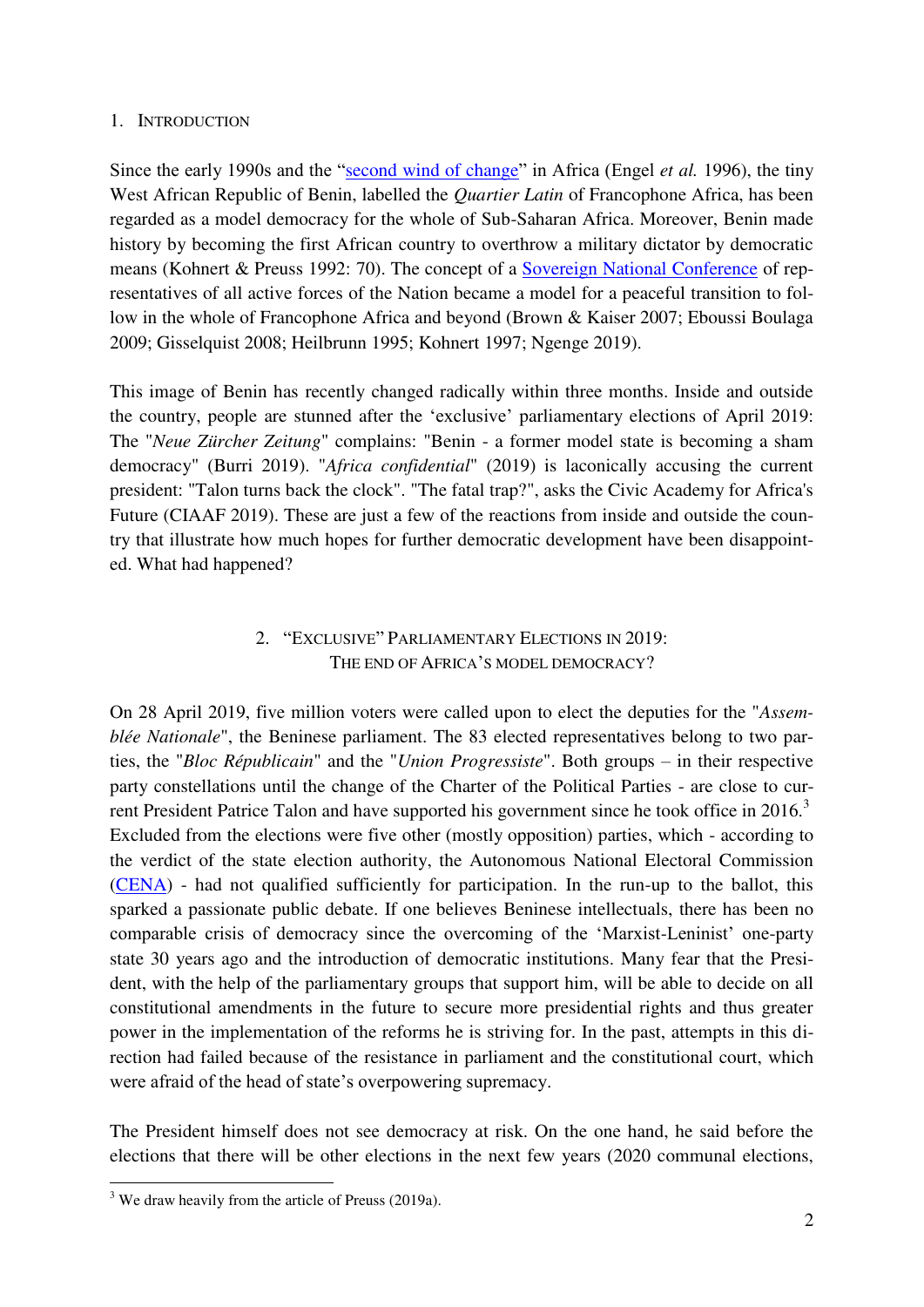2021 presidential elections), in which an opposition that may then have become stronger will be able to participate. On the other hand, he argued that the two blocs admitted to the elections were formed by a large number of different parties so that a certain representativeness was still maintained. And finally, he held that life would go on without the excluded parties anyway.<sup>4</sup>

How did it get this far? In the beginning, there was, firstly, a change to the Charter of Political Parties adopted by the [National Assembly](https://en.wikipedia.org/wiki/National_Assembly_(Benin)) in July 2018 (Présidence de la République 2018a). The laudable objective of the reform was to anchor the political parties more broadly on the entire national territory and thus to achieve a higher threshold for ethnically or regionally oriented associations. This was to be achieved primarily by recruiting 15 "founding members" in each community, i.e. 1,155 "*membres fondateurs*" per party nationwide.

In September 2018, the deputies then, secondly, adopted the new electoral law (Présidence de la République 2018b). The aim here was to end the fragmentation of the party landscape (more than 200 parties to date) and to promote the formation of larger political blocs (BBC 2019). From the 397 paragraphs of the law, it stands out that each party must achieve at least 10 % of all votes to win seats in the National Assembly. Moreover, the deposit of the equivalent of about 380,000  $\epsilon$  is required as a prerequisite for admission to the election.

Thirdly, in February 2019, the Constitutional Court ruled that the parties must submit a "Certificate of Conformity", issued by the Ministry of the Interior (Commission Electorale Nationale Autonome 2019), in addition to the documents to be submitted to the electoral authority.

As a result of the examination of the candidatures by the electoral authority, only two parties were accepted, whose documents were allegedly marked by "minor irregularities" only. The documents of all other competitors apparently showed intolerable deficits, which led to their disqualification.<sup>5</sup>

Attempts to resolve the situation prior to the ballot have taken place on many levels. Neither the President nor the Constitutional Court saw themselves in a position to contribute to greater representativeness of the ballot through their own interventions. The National Assembly was also unable to do anything: In principle, a consensual exegesis of the laws and ordinances by parliament would - following the constitution - have allowed modifications to the admission of the parties. But the opposition and the presidential "*Bloc Majoritaire*" did not want to agree on a flexible interpretation of electoral law or to change existing laws in favour of an "inclusive" election. Both sides remained unyielding; "gambled away", some say; "perfidiously hatched", others complain. Thus, the election day came with no real choice for the voters. To prevent a threatened boycott of larger sections of the population, the government's newspaper "*La Nation*" published a precautionary article two days before the elections, threatening each person with imprisonment and fines who incites others to abstain from voting, possibly using "false information" (*La Nation* 2019). On election day itself, the Internet was shut down without giving any reason (Amnesty International 2019). After all, the "exclusive" election

1

<sup>&</sup>lt;sup>4</sup> President Patrice Talon in "*Le moment politique*", a Beninese television programme (Youtube 2019).

 $5$  On 21.2.2019, the German Broadcasting Corporation "Deutsche Welle" in its French channel reported about controversies and irregularities (*Deutsche Welle* 2019). For details for each party see Finogbé (2019: 1).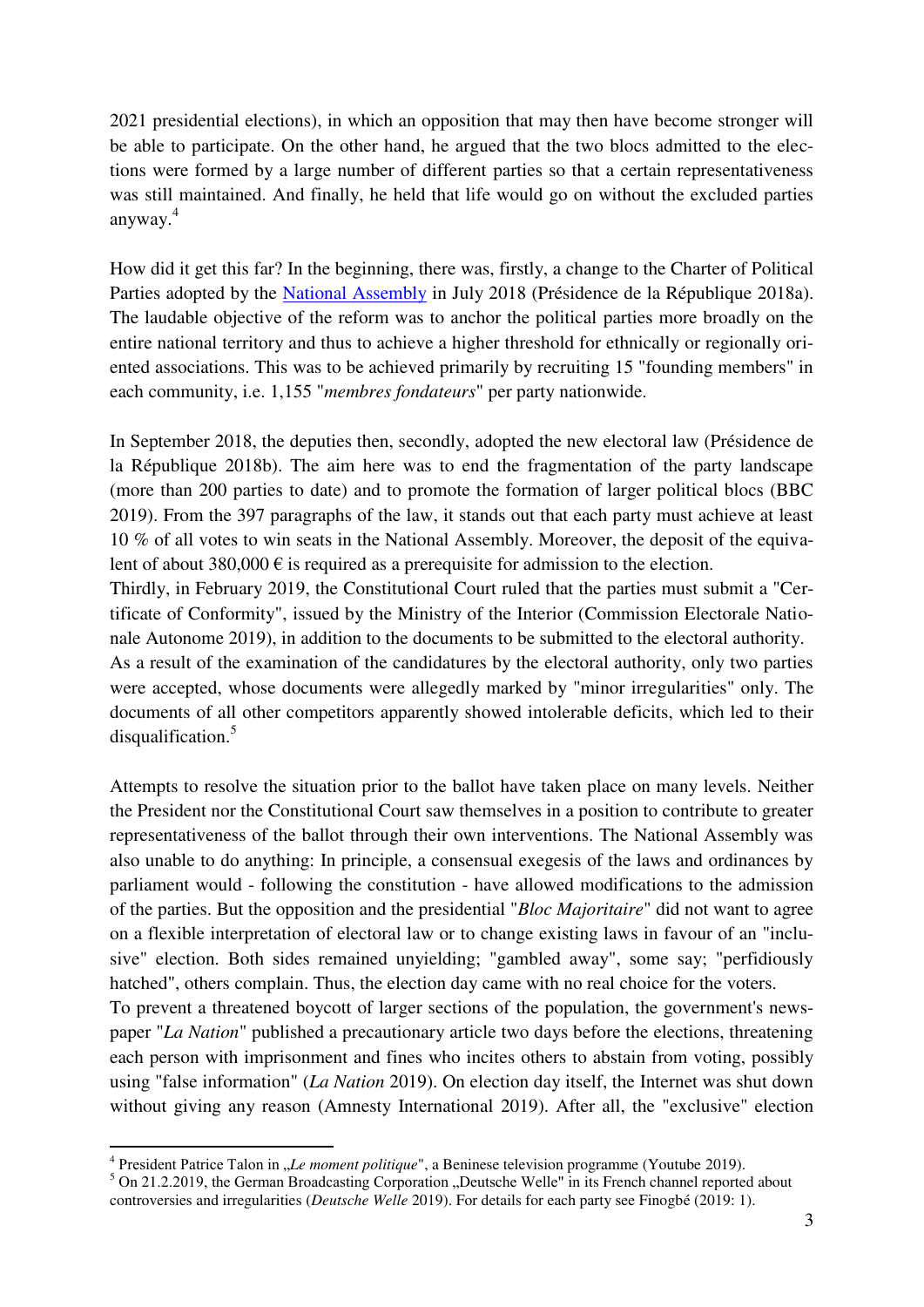and the opposing position of many well-known personalities in public life seems to have prevented many citizens from voting (*Le Monde* 2019): According to the electoral authority, voter turnout was well below 30 %, which compared unfavourably with over 66 % in the last parliamentary elections. In fact, the turn-out was at its lowest level since the democratic renewal in  $1990<sup>6</sup>$ 

In the weeks after the elections, civil unrest and violence broke out in several parts of the country leading to fatal incidents and the detention of several adversaries to the government. Attempts by local fief holders, religious leaders and elder statesmen from other West African countries to solve the post-electoral crisis have not yet lead to viable results.

Thus, the elections in Benin took place for the first time since the end of the dictatorship and the subsequent "*[renouveau démocratique](https://fr.wikipedia.org/wiki/B%C3%A9nin#Premi%C3%A8res_ann%C3%A9es_du_renouveau_d%C3%A9mocratique_(1990-2006))*" under exclusion of the opposition. Is the "Benin model" at its end, an example which, despite the little geopolitical and economic importance of the country with only eleven million inhabitants, inspired many other democratic movements in Africa? The democracy: "*en panne*"? Social peace: endangered?

#### 3. THE EROSION OF DEMOCRATIC INSTITUTIONS BEHIND A CONSTITUTIONAL FAÇADE

The domestic political development of the past 30 years in Benin shows signs of a decline in democratic achievements that did not begin with the assumption of office by the current president in 2016. Rather, creeping erosion of democracy can be observed. This corresponds to a lengthy worldwide ['democratic recession'](https://web.archive.org/web/20180819182910/https:/www.journalofdemocracy.org/sites/default/files/Diamond-26-1_0.pdf) since about 2006, which has been observed also by Diamond (2015) and others (Wantchekon 2017). Since a decade, established democracies increasingly perform poorly and show a lack of will and self-confidence to promote democracy effectively (Diamond 2015: 144).



**Graph 1**: Freedom and Governance Trends in Africa, 2005–13

Source: Diamond 2015: 149

<sup>&</sup>lt;sup>6</sup> The National Commission for Elections (CENA) had initially stated 23 %; this rate was later increased to 27 % by the Constitutional Court (cf. *Banouto* 2019).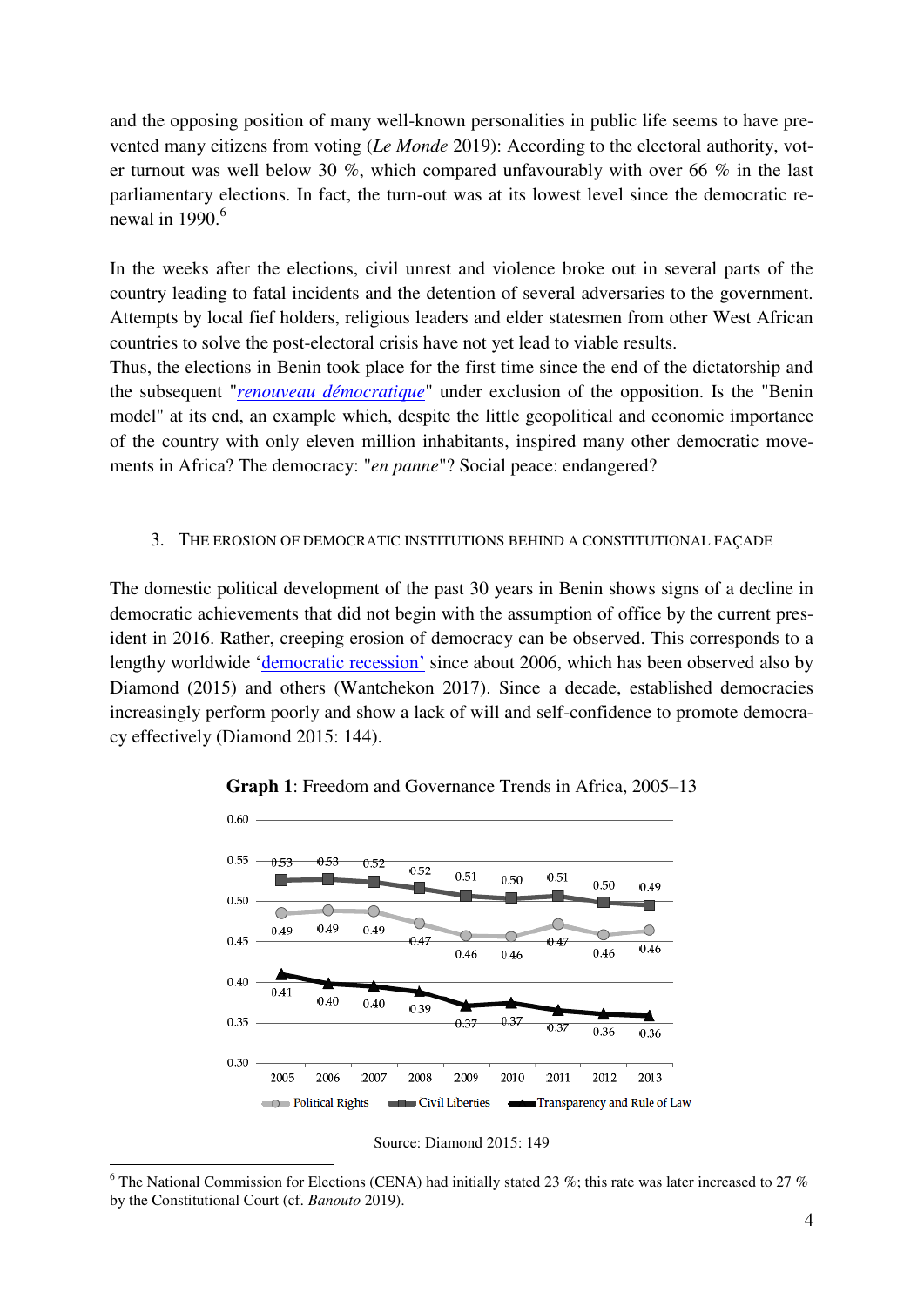The decline in the quality of democratic institutions and freedom scores apparently was especially pronounced in Africa, whereby the pace of decay in democratic institutions may even have been underestimated because it was not always evident to outside observers. One of the main reasons for this decline was the especially poor performance in good governance (the rule of law and transparency) which was even worse than the deterioration in political rights and civil liberties (Diamond 2015: 148; see graph 1). Poor governance in Sub-Saharan Africa was closely linked with the resurgence of 'neo-[patrimonialism'](https://en.wikipedia.org/wiki/Neopatrimonialism), that is with autocratic leaders, supported by the ruling parties, who wanted to amass political and economic power for themselves, their clans and supporters. They relied – often virtually unopposed - on getting away with eroding checks and balances, undermining institutions of accountability, exceeding presidential term limits etc. (Diamond 2015: 149, 151-152). This is in stark contrast to the general high esteem many Africans have for Western-style multi-party democracy, political accountability, rule of law and transparency (Diamond 2015: 153).

Diamond's analysis was complemented and deepened by Levitsky & Ziblatt (2018) in their publication "How democracies die". In their thought-provoking study, they showed that democracies, e.g. in Europe and South America, did not die from violent coups, but more commonly from a gradual slide into authoritarianism by steadily reducing civil liberties, restricting the diversity of press and opinion, and changing the rules in favour of the current rulers. Moreover, democracies don't die just by themselves, as a rule, they are killed (Jones 2018). There must be actors responsible for it!



### **Graph 2**: [Benin compared with Togo](https://atlas.bti-project.org/share.php?1*2018*CV:CTC:SELBEN*CAT*BEN*REG:TAB)

Source:  $\overline{BTI(2018)}$  – Benin = blue, Togo = red

Parallels are obvious, although Benin compared still favourably with neighbouring West African states like Togo until 2018. Benin matched rather with Ghana or Senegal, as demonstrated by the [Bertelsmann Transformation Index](https://www.bti-project.org/en/reports/country-reports/detail/itc/ben/) (BTI) country reports 2018 (BTI 2018).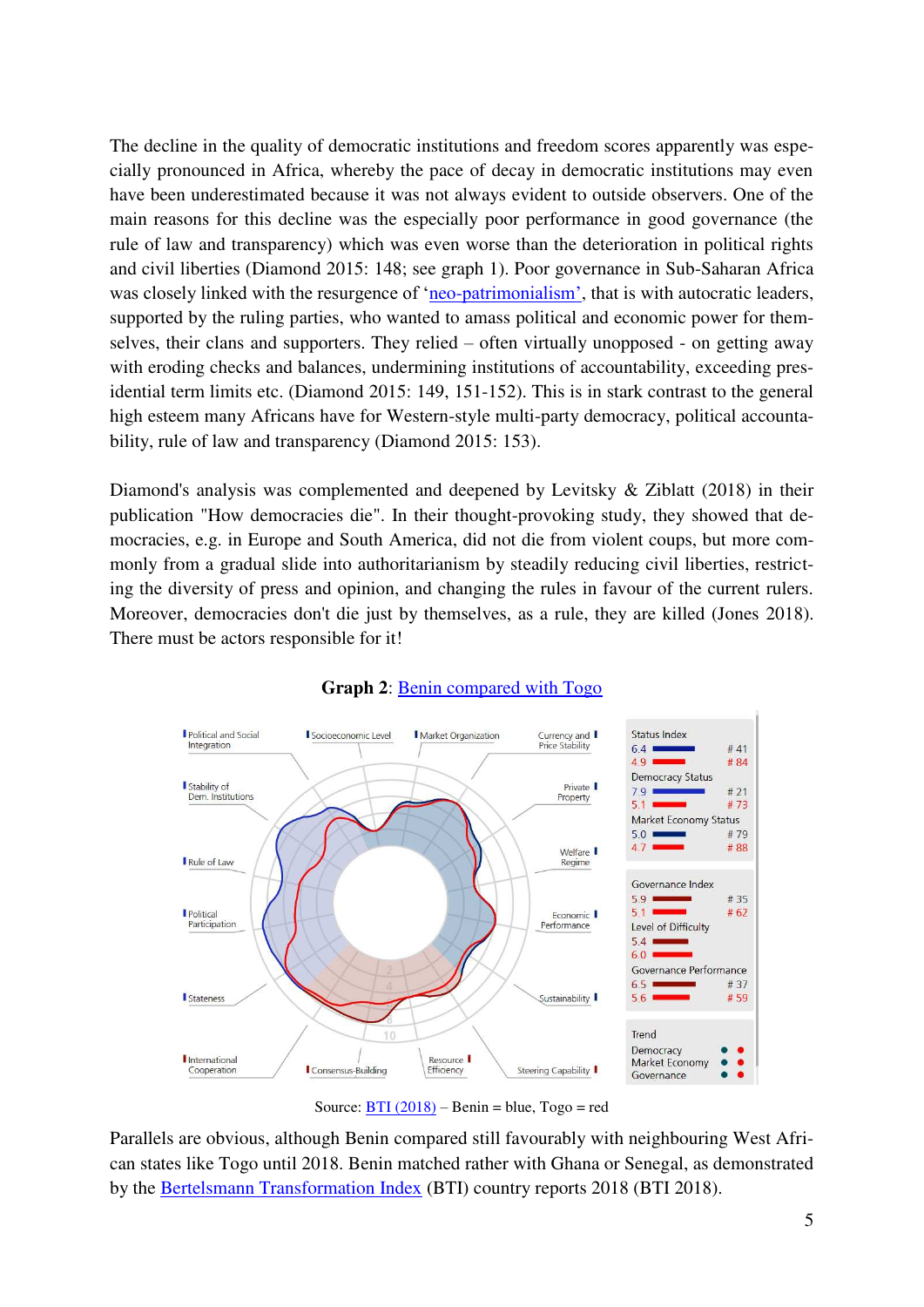Although the BTI Benin country report of 2018 confirmed still that Benin counted among the most stable democratic systems in West Africa, and confirmed that its democratic institutions in the country function well, at least at the national level [\(BTI-Benin 2018, chapter 4: 4 Sta](https://www.bti-project.org/en/reports/country-reports/detail/itc/ben/)[bility of Democratic Institutions\)](https://www.bti-project.org/en/reports/country-reports/detail/itc/ben/), things apparently deteriorated partly unnoticed in between.

In Benin, the right to strike has been curtailed for a year now. The dismissal of civil servants and state employees has also been made easier. With the ban on the print edition of "*[La](https://lanouvelletribune.info/)  [Nouvelle Tribune](https://lanouvelletribune.info/)*" in 2018, the country's most widely read critical newspaper, the press has lost a prestigious voice. In the 2019 Annual Report of *[Reporters sans Frontières](https://rsf.org/)*, Benin, that ranked 84<sup>th</sup> a year ago, fell twelve places to rank 96 of a total of 180 countries (Reporters sans frontières 2019). The most recent Africa Media Barometer Benin (Friedrich-Ebert-Stiftung 2019) states: "Self-censorship is a common practice among journalists and results from different forms of pressure that they are subject to, including pressure from their supervisors and their employers." According to the current report by [Freedom House,](https://freedomhouse.org/) Benin is still considered "free", but in 2018 it had to give up three more points of its 82 held so far (Freedom House 2019).



**Graph 3**: [Benin compared with Ghana](https://atlas.bti-project.org/share.php?1*2018*CV:CTC:SELBEN*CAT*BEN*REG:TAB)

Source:  $\overline{BTI (2018)}$  – Benin = blue, Ghana = red

The decisive factors for this downgrade were that in June 2018 President Talon appointed his personal lawyer as President of the [Constitutional Court,](https://fr.wikipedia.org/wiki/Cour_constitutionnelle_(B%C3%A9nin)) that the right to strike was severely restricted, and that the president's worst political rival, Sébastien Ajavon, was sentenced *in absentia* to 20 years in prison. This sentence has not yet been revoked despite a ruling to the contrary by the [African Court of Human Rights](https://en.wikipedia.org/wiki/African_Court_on_Human_and_Peoples%27_Rights) in Arusha, Tanzania. [Mo Ibrahim,](https://en.wikipedia.org/wiki/Mo_Ibrahim) well known for his support to good governance in Africa, condemns the present state of democracy in Benin and the role of its president with harsh words: "What he is doing against his oppo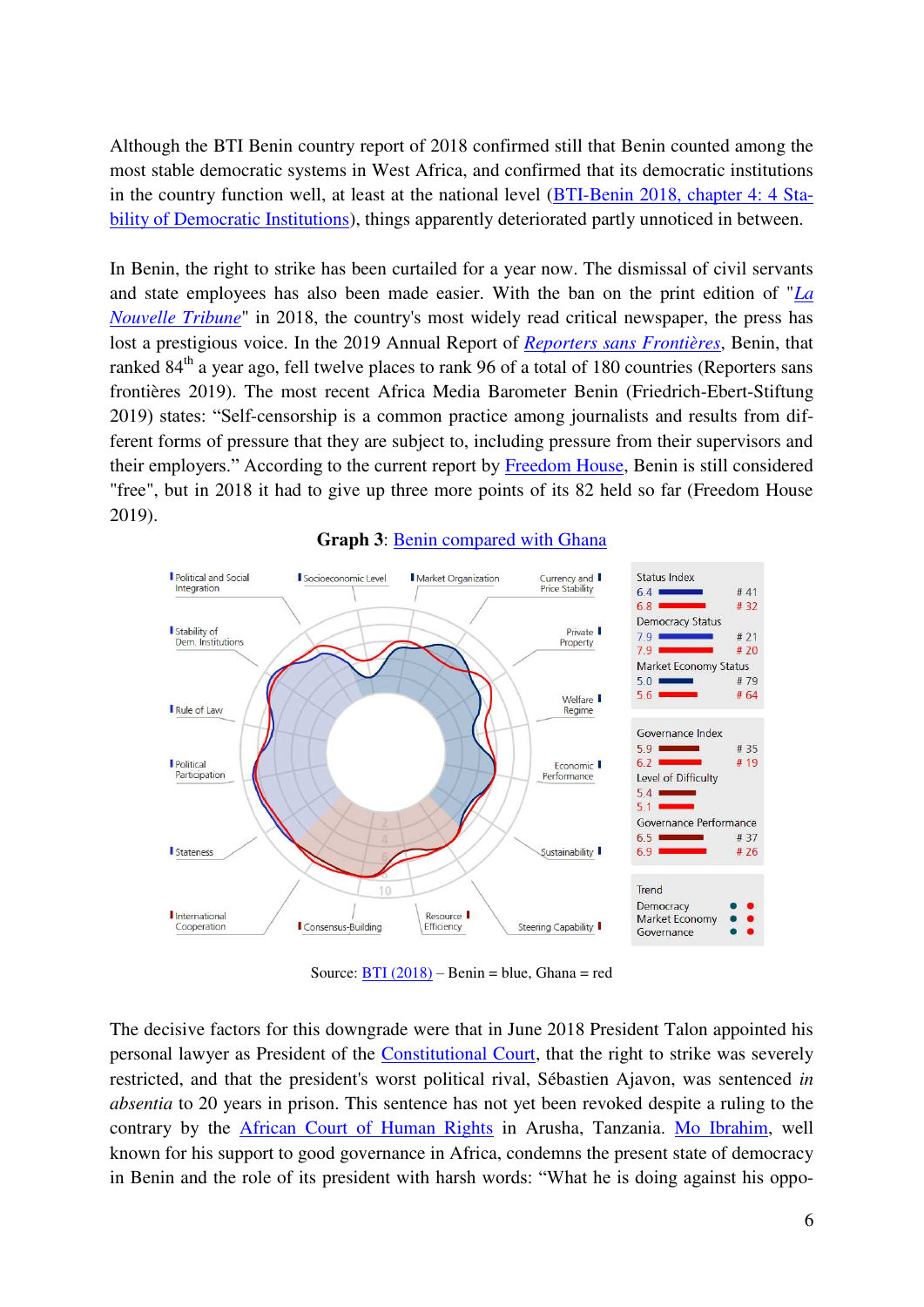nents is deplorable. He is supposed to be a sophisticated man, a great entrepreneur, a liberal, both economically and politically. How did he turn into a dictator?"<sup>7</sup>

However, both democratization as well as economic recovery, have been hampered since the beginning by the underlying fabric of socio-cultural neo-patrimonial structures of clientelism and patronage, i.e. of vested interests of the power elite and rival strategic groups. Our statement of 1992 still holds today: As long as the material and socio-cultural development of the country has not progressed so far that politicians and their electorate can act independently of patronage relations and rent-seeking from foreign aid or other sources, a real democratization of Beninese society, which is based on Western models, is not to be expected (Kohnert & Preuss 1992: 66-67). To discuss the erosion of democratic institutions in Benin we will examine in the following section what happened to parliamentarianism in Benin since 1990, whether the separation of powers was effective, to what extent freedom of association was granted, and how freedom of expression was undermined step by step in the past.

## *3.1 Many parties are no indicator of more democracy or strong parliamentarianism*

The constitution of December 1990 established an outstanding legal framework for a presidential multiparty system in Benin (Kohnert 1997). The proliferation of political parties in the following decades reached such dimensions that it was questionable whether all of these parties served the interest of the development of the country or whether they worked mainly for the pursuit of personal interests of their leaders, considered to be their private property.<sup>8</sup> This the more so, because political ["transhumance"](https://en.wikipedia.org/wiki/Transhumance), i.e. political nomadism from one party affiliation to another, depending on the attractiveness of 'pastures', irrespective of the political program, has been common. In consequence, political groupings in Benin tended to be fluid and fast-changing (EIU 2018: 12).<sup>9</sup>

Since the democratic renewal, there have been more than 30 years of regular elections at the local and national level for the election of local councils, parliament and the presidency. The number of political parties has multiplied, but few structures have survived at the national level. Rather, public figures, known for their international experience, political profile or economic success form groups under their leadership. Their political program, if any, depends on the occasionally volatile orientation of their leaders.

Once elected to the National Assembly, these groups form larger blocs, mostly as a result of a negotiation process between the respective leaders and the current president. All heads of state of the Benin republic have thus far been able to secure the necessary majority for legisla-

Interview led by Sylvestre-Treiner (2019: 24). Original quote: "Ce qu'il fait contre ses opposants est déplorable. Il est censé d'être un homme sophistiqué, un grand entrepreneur, un libéral, tant d'un point de vue économique que politique. Comment s'est-il transformé en dictateur?" (English Translation by the authors).

 $8$  A detailed analysis of the failures of the 'political system' in Benin from the perspective of the pro-presidential faction was given by [Lazare Séhouéto,](https://en.wikipedia.org/wiki/Lazare_S%C3%A8hou%C3%A9to) minister under President Mathieu Kérékou, and one of the four candidates of the *Force Clé* elected in the 2007 parliamentary election, now one of the speakers of Patrice Talon, on occasion of the vote on the new electoral code. In particular, he explained his view on topics such as tax clearance, partisan system, bonds to be a candidate in the presidential election (ORTB 2018).

<sup>&</sup>lt;sup>9</sup> Afize Adamon provides an in-depth analysis of what happened between 1990 and 2015 in the National Assembly (cf. Adamon & Amoussou 2016; Adamon 2016).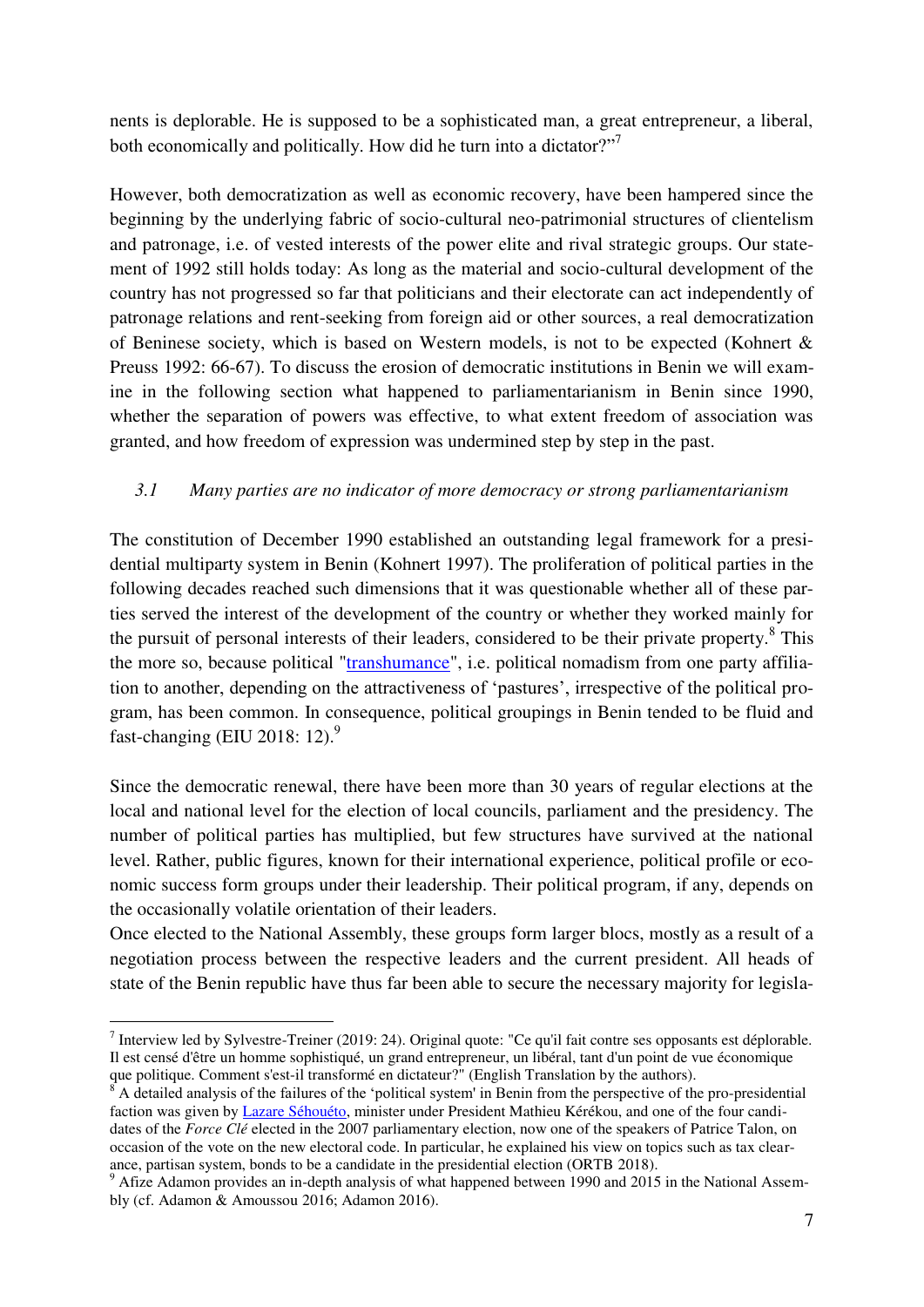tive proposals or personnel decisions. The [National Assembly's](https://fr.wikipedia.org/wiki/Assembl%C3%A9e_nationale_(B%C3%A9nin)) own initiatives are rare, compared to those of the government. As a rule, members of parliament have no trained staff who can competently deal with political, economic, social or other issues. The parliament also does not have a technical apparatus that could support the representatives in their tasks.

The confidence of Benin's citizens in political parties and their elected representatives is relatively low. A representative survey conducted by the Friedrich-Ebert-Stiftung in 2018 found that only 21 % of those surveyed had some or a great deal of confidence in the work of political parties. After all, just 40 % trust the National Assembly to deal with their priority problems (Preuss 2019b, forthcoming).<sup>10</sup> Parties and parliament thus have neither the personnel nor the brainpower to critically accompany the work of the government. Their support among the population is low.

### *3.2 The judiciary does not control political power effectively*

In functioning democracies, the judiciary represents an important corrective to securing the rule of law in government and administration. In Benin, the most important organizations are the [Constitutional Court](https://fr.wikipedia.org/wiki/Cour_constitutionnelle_(B%C3%A9nin)) in Cotonou and the [Supreme Court](https://fr.wikipedia.org/wiki/Cour_supr%C3%AAme_(B%C3%A9nin)) in the capital Porto Novo, which have the power to stop the executive branch. The members of these bodies are elected by Parliament and the President for a five-year term each; they may be re-elected once.

To exert their function, they must be independent of government. In small countries like Benin, it is almost impossible for members of the local elites not to know each other, because they have visited the same schools and universities, served in the same institutions, or have family and/or professional relationships. Thus, networks play an important role. Stroh (2018: 600-615) describes to what extent Benin's presidents have used their nomination power between 1993 and 2013 to "streamline" the highest courts of their country using a social network analysis tool that analyses personal relationships between politicians in power and judges in the Constitutional Court. He identified an ever-increasing closeness between the presidential camp and the judges in office. Thus, under the second term of President Talon's predecessor Boni Yayi, there were no more judges who could be attributed to the opposition. And despite the fact that a profound analysis of the new Constitutional Court which took office in 2018 is still pending it can be predicted that this institution led by the former Minister of Justice and personal advocate of President Talon will not easily win credibility and reputation. $11$ 

A growing number of "political" sentences by various high courts during the last months contribute to the impression that the judiciary is less and less independent and serves as an instrument of the government to exclude opposing forces and persons from power. One recent example is the verdict against Lionel Zinsou, one of the competitors of President Talon in the

 $10$  A recent study of Afrobaromètre supports this perception, insofar as only 29 % of Beninese citizens identify themselves with a political party (cf. Bratton & Bhoojedhur 2019: 18).

<sup>&</sup>lt;sup>11</sup> Laleye (2018) in a recent publication on the history of the Constitutional Court from 1990 up to now concludes that Benin "has instituted a judge who has become a feudal prosecutor".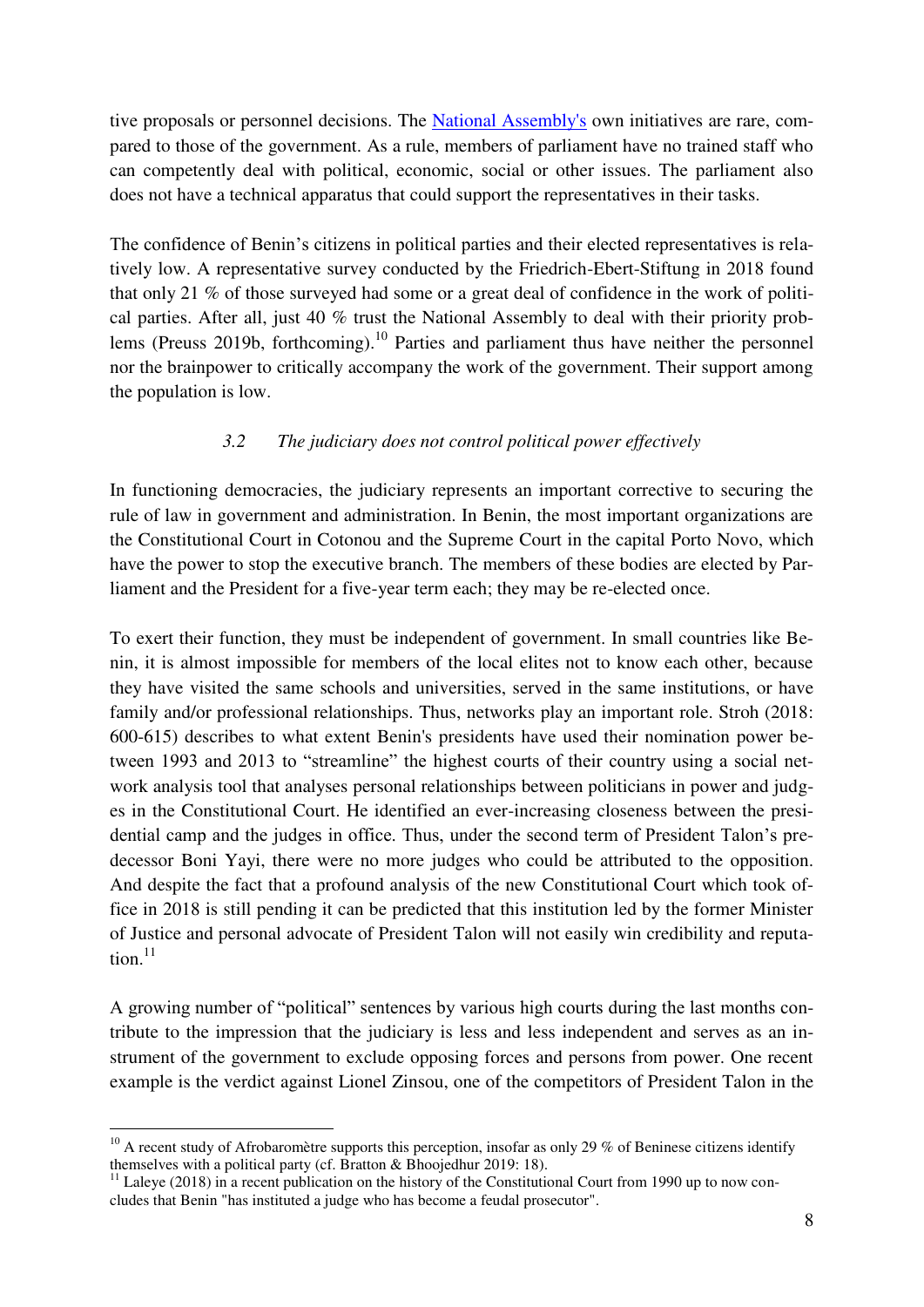2016 presidential elections, who was sentenced for forgery and exceeding campaign expenses to five years ineligibility and six years in prison in August 2019 without any proof of the allegations made. With the changes described above, the judiciary is obviously neither willing nor in a position to oppose any unconstitutional action by the government.

# *3.3 Freedom of coalition: lack of politically interested civil society organisations and powerful trade unions*

Although Benin has had a strong tradition of blossoming civil society organisations (CSOs) and trade unions dating back up to the times of the Marxist-Leninist [Kérékou](https://en.wikipedia.org/wiki/Mathieu_K%C3%A9r%C3%A9kou) regime, as well as a Catholic Church that intervened in the process of democratization in decisive moments like the advent of the **Sovereign National Conference** in 1990, the freedom of coalition has been endangered in recent years. This is due to a great extent to the increasing formalization and bureaucratization of associative activity in the country which has been promoted by the ruling parties under the reign of Boni Yayi and Patrice Talon. Although the Beninese are proud of their associative competence and activity that climaxed in the peaceful overturn of the Kérékou government by a populist mass-movement they apparently have become less interested to actively defend the democratic achievements of the past decades and concentrate on humanitarian and charitable activities.

Still in 2013, CSOs like the Citizens' Alternative coalition, employing their so-called Red Wednesday demonstrations, successfully defended the legal presidential two-term limit set by the constitution against the intention of Boni Yayi to extend it (BTI 2018. Benin country report, Chapter: Governance - I. Level of Difficulty). Prominent actors of civil society and social media are often lured into profitable positions by the government. Although this practice started already under the reign of Boni Yayi, it has been perfected by the government of Patrice Talon who came to power last, but not least, because of the support of [CSOs.](https://en.wikipedia.org/wiki/Civil_society_organization) Thus, a CSO led by the professor Joseph Djogbénou mutated into a political party and played a major role during the 2016 presidential elections (BTI 2018).

Trade Unions do not have a strong position as the workers, employees and civil servants they represent are a minority compared to the mass of workers and self-employed people in the informal sector. However, strikes of teachers, health personnel and judges could heavily influence the functioning of government facilities in the past. Trade union rights are enshrined in the Beninese Constitution, labour law and civil service law. They guarantee freedom of association and allow all workers to form or join trade unions. Despite this clear legal framework, the reality in Benin is now different. After 2017, two new laws were passed due to repeated strikes in the civil service of the country, which make it considerably more difficult to represent the interests of employees. E.g., the limitation of the duration of strikes to a maximum of ten days per year is a significant restriction on the rights granted by the Constitution. And the law on the conclusion and termination of employment contracts, which aims to make the labour market more flexible and encourage foreign investment, calls into question the job security of workers and intimidates even members of trade unions. Since the democratic reconstruction of the country, there have been no comparable restrictions on trade union rights.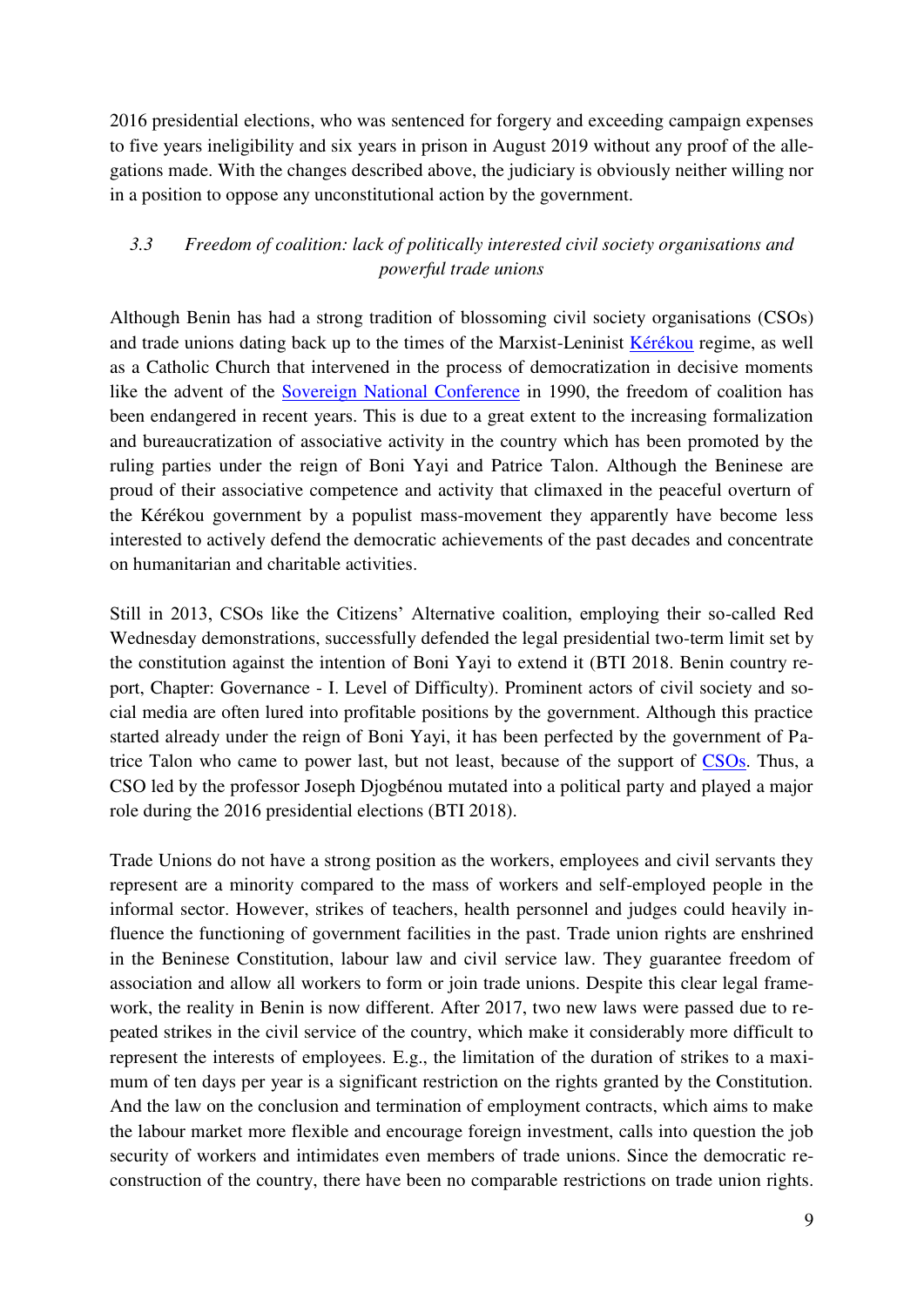If proof of the weakness of the Beninese trade unions was needed, the more or less conflictfree enforcement of these laws and regulations is an eloquent expression of the inability of workers' representatives to demand their rights.

Demonstrations that previously only had to be registered must now be approved by the local authorities. The first victim of this change was the communist trade union, which naturally wanted to carry out its traditional procession on 1 May. After a tear gas operation by the police, the event was over. Civil society and trade unions as important actors for democracy and civil rights have thus been weakened considerably during the previous years.

## *3.4 Freedom of expression: high diversity of opinions ceased to exist*

In Benin, most people still rely on radio and TV for their information [\(Afrobarometer 2019\)](https://afrobarometer.org/publications/ad269-au-benin-la-radio-et-la-tele-toujours-en-tete-malgre-une-avancee-des-nouveaux-0) because many citizens cannot read and the print-media is mostly restricted to urban areas. Whereas TV is restricted to urban areas, radio reception covers about 80 % of the national territory. Yet, the new social media are advancing fast because of a relatively high penetration rate of mobile phones (45 % in 2017; cf. [GSMA Intelligence 2017\)](https://www.gsmaintelligence.com/research/?file=7bf3592e6d750144e58d9dcfac6adfab&download). However, since the implementation of the Intelligence Act (Présidence de la République 2018c), the fear spread that one could be wiretapped by the security services. A fear that concerned not only journalists and whistleblowers but also ordinary citizens and even government officials. An increasing number of citizens, therefore, use more secure applications such as *Signal* and *WhatsApp*. Yet, the concerned public knows very well that in the case of need, public authorities would not refrain from blocking sites hosted within the country through the long-established operator [Benin Telecom](https://fr.wikipedia.org/wiki/B%C3%A9nin_T%C3%A9l%C3%A9coms_SA) (Friedrich-Ebert-Stiftung 2019).

Benin has a vibrant media landscape, largely restricted to urban areas, including two public, seven private TV- as well as over 50 radio stations and more than 170 newspapers. However, many of the media refrain from openly criticizing the government because of fear of reprisal. In 2015 already, the National Assembly passed a law that reintroduced the offence of "insulting the majesty", i.e. making a violation of the very broad personal rights of the president and other official representatives of the government a punishable offence (Assemblée Nationale 2015).

However, it has to be admitted that the professional ethics of Benin's journalists still leave a lot to be desired. They frequently mix facts and opinions. They are supervised by the [Media](http://www.odembenin.net/)  [Ethics Observatory \(ODEM\),](http://www.odembenin.net/) created in 1999 that has the task to enforce the Code of Ethics, which will be revised in 2019. The High Authority for Audiovisual and Communication [\(HAAC\),](https://fr.wikipedia.org/wiki/Haute_Autorit%C3%A9_de_l%E2%80%99audiovisuel_et_de_la_communication_(B%C3%A9nin)) a quasi-governmental institution, has the somewhat contradictory role of both guaranteeing freedom of expression of the media, but also as a watchdog to prevent the press from behaving in an "irresponsible" or "destabilizing" way (US Department of State 2019: 7-8). In case of doubt, it is more likely that it reacts in a government-friendly way.

In recent years, the citizen's respect for the HAAC declined because it has lost its impartiality according to public opinion, last, but not least, because of the peculiarities of appointment of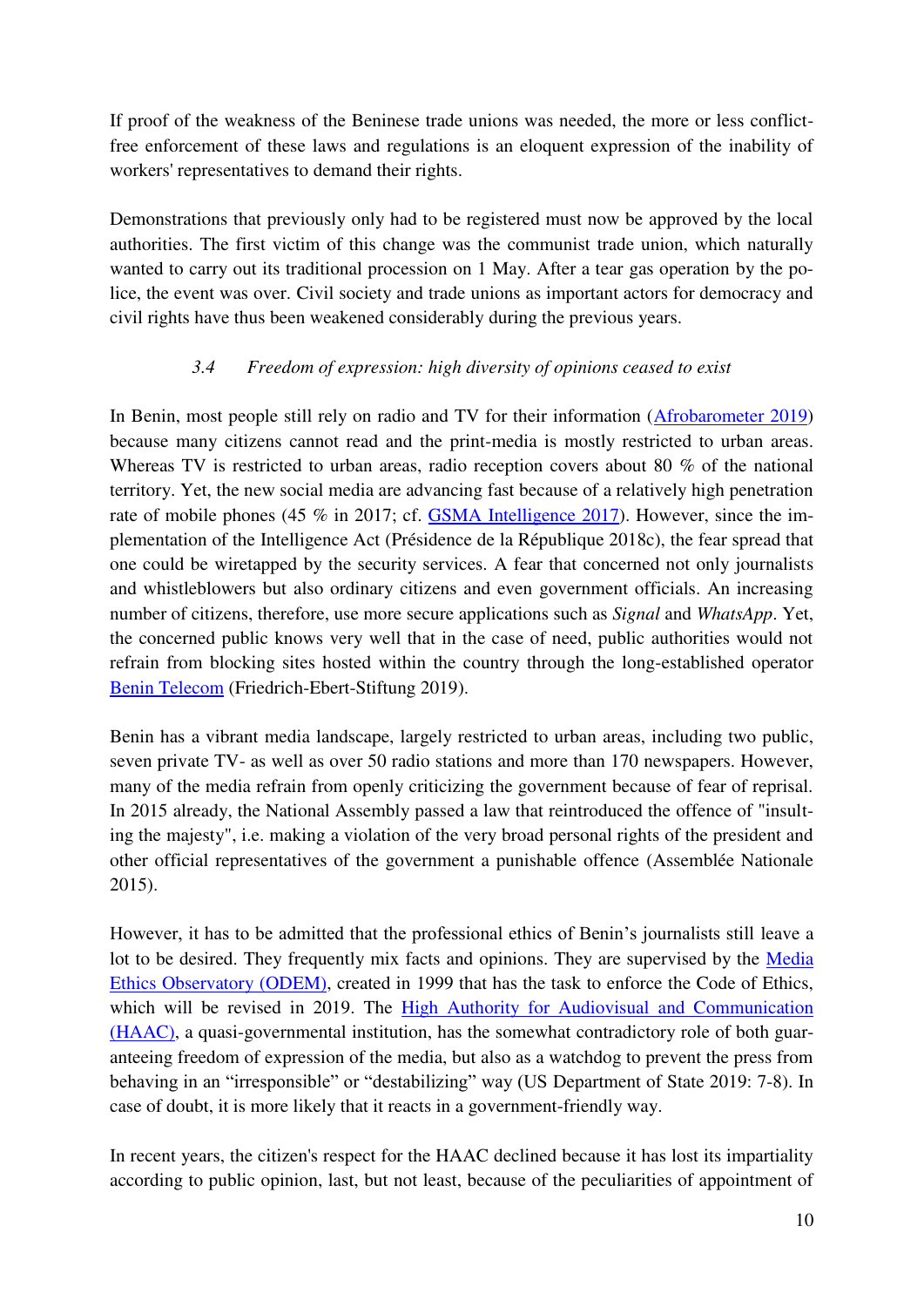members of the institution which has been biased in favour of the head of state (BTI 2018). Thus, on 24 May 2018, the HAAC suspended the daily newspaper *[La Nouvelle Tribune](https://fr.wikipedia.org/wiki/La_Nouvelle_Tribune_(B%C3%A9nin))* for publishing "abusive, outrageous, detrimental, and intrusive" information on the president's private life (ibid). The base and background for these harsh measures apparently was the reintroduction of the offence of insult of the President into the Penal Code (Friedrich-Ebert-Stiftung 2019). Another case of muffling the media occurred already in 2016 when the HAAC suspended the TV station [Sikka TV.](https://fr.wikipedia.org/wiki/S%C3%A9bastien_Ajavon) This decision was revoked by the Court of Cotonou in May 2107, but the Court forbade Sikka TV to resume direct broadcasting. Nevertheless, it continued broadcasting via satellite and internet (ibid). The creation of websites offering broadcasting and written media has to be formally authorised by the HAAC, however, this authorization is not required for creating and hosting blogs.

### *3.5 Civil rights and democracy in Benin: more illusion than reality*

On the surface, democratic institutions and civil rights are respected in Benin. But behind a beautiful façade, the limits of civil liberties and shortcomings in governance become apparent, which attest to the considerable shortcomings of the Benin model. In the next section we will examine whether the existing system has at least made economic progress possible for the population.

## 4 A DEMOCRATIC DIVIDEND FOR THE POPULATION NOT IN SIGHT

[Mo Ibrahim,](https://en.wikipedia.org/wiki/Mo_Ibrahim) the promoter of good governance in Africa unveiled in an interview what he thinks democracy signifies for poor people: "When a woman fails to feed her family, do you really think she is concerned about democracy in her country first? I don't think so. Her problem is first of all to eat, to educate her children, to get her husband treated. Democracy only comes after that."<sup>12</sup>

Is democracy something that has had a positive impact on Benin's population, in particular, the poorer strata? In general terms, inclusive economic development should generate the following outcomes: i) increasing the productivity of labour, ii) enhancing the quality of life of poor people by granting them access to productive resources and social services e.g. health services, drinking water, sanitation, and education; iii) narrowing the gender gap; iv) assuring the sustainability of the economy and the environment. What is the record of Benin's governments since 1990, and does there exist a significant difference in this respect to other developing countries in Africa?

Benin remains at the bottom of international social and economic indices. Foreign outstanding debts, which were considerably reduced following debt relief through the [HIPC initiative,](https://en.wikipedia.org/wiki/Heavily_indebted_poor_countries) are

<sup>&</sup>lt;sup>12</sup> Interview led by Sylvestre-Treiner (2019: 22-25). Original quote: "Lorsqu'une femme ne parvient pas à nourrir sa famille, pensez-vous vraiment qu'elle se préoccupe d'abord de la démocratie dans son pays? Je ne crois pas. Son problème, c'est d'abord de manger, de scolariser ses enfants, de faire soigner son mari. La démocratie, cela ne vient qu'après" (English translation by the authors).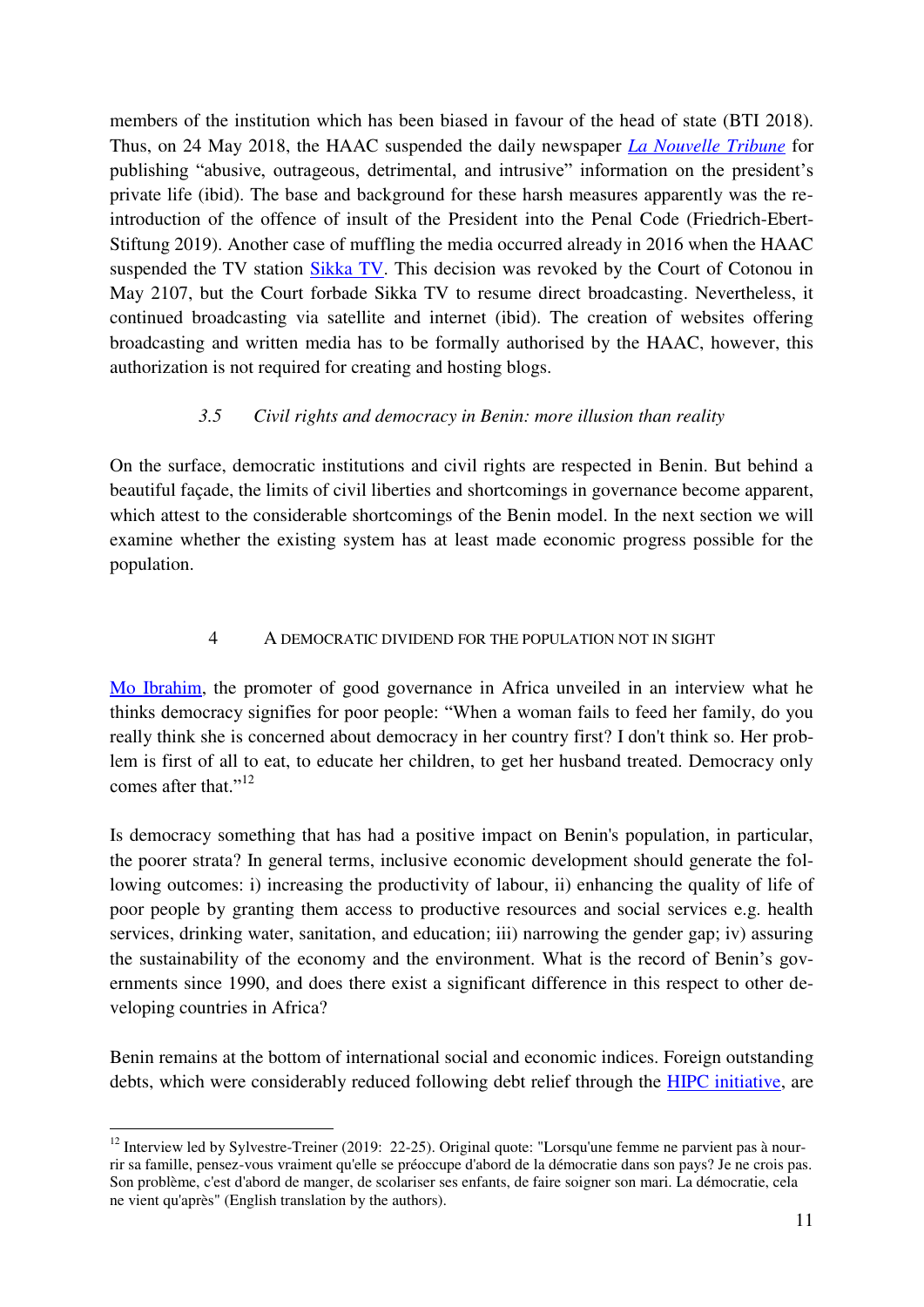growing again, even though the burden of debt service is currently still low (World Bank 2018; African Development Bank 2019: 19) and well below West African average. The effects of a partially dynamic economic development have been partially compensated by population growth; the remainder of the surplus is distributed to members of a growing middle class, especially in the urban centres in Southern Benin. In recent years, distributional inequality in the country has continued to rise: The [Gini index](https://en.wikipedia.org/wiki/Gini_coefficient) as a measure of inequality rose from 38.6 in 2003 to 47.8 in 2015 and is one of the highest in West Africa (World Bank 2019).

There is not much to distribute: the government expenditure (2018) is approximately 2,1 bn Euros (this amount corresponds to the annual budget of the city of Hanover in Germany) of which more than 50 % is spent on the salaries and pensions of (retired) state employees, subsidies for state firms and decentralised entities, and the interest for outstanding debts (Direction Générale du Budget 2018). The budget deficit went down to 20 %, much lower than in previous years, and thus confirmed Benin's fiscal consolidation path, bringing the country in compliance with the West African Economic and Monetary Union's ([WAEMU\)](https://en.wikipedia.org/wiki/Economic_Community_of_West_African_States) convergence criterion of 3 % of GDP (IMF 2019).

Benin's state social policy is modest. Education and health expenditures (23 % and 7 %, respectively) are inadequate, as in most of its neighbouring peers of the WAEMU. Greater public spending efficiency and a more equitable geographical distribution of resources would pave the way for lower poverty rates and more inclusive growth (World Bank 2019). A minimum wage is fixed: it is 45,000 CFA francs per month (approx.  $68 \text{ } \epsilon$ ) and thus hardly exceeds the two-US Dollar limit per day, which is considered the definition of extreme poverty. Also, most people do not benefit from this because they are informally employed or engaged in subsistence farming.

State requirements regarding working hours or health standards are rarely enforced. Progress has been made in school policy. School enrolment has been significantly increased in the last decade, reducing child labour. This is particularly relevant since Benin still had an enormously high proportion of illiterate students in 2015, at 61.6 % of the population. The older population over 60, in particular, has hardly developed any literacy skills, which has brought the country to an inglorious seventh place on the global country index in terms of illiteracy rates. The overall picture remains gloomy, especially as regards the increasing share of extreme poverty and malnutrition. All in all, Benin numbers among Africa's relative winners in economic growth, but growth is not inclusive. The state is only marginally capable to fulfil its social obligation to society as a whole and is mainly relying on the formal sector. The Bertelsmann Transformation Index for Benin (BTI 2018) rates states welfare policy as three (out of ten) and socioeconomic transformation even lower as two.

### 5 REMEDIES: A NEW CONCEPT OF DEMOCRACY OR JUST GOOD GOVERNANCE ?

Since the call for an [African Renaissance](https://en.wikipedia.org/wiki/African_Renaissance) by [Thabo Mbeki](https://en.wikipedia.org/wiki/Thabo_Mbeki) in 1998 'African' solutions became fashionable again to answer problems of the second wave of democratization in Africa.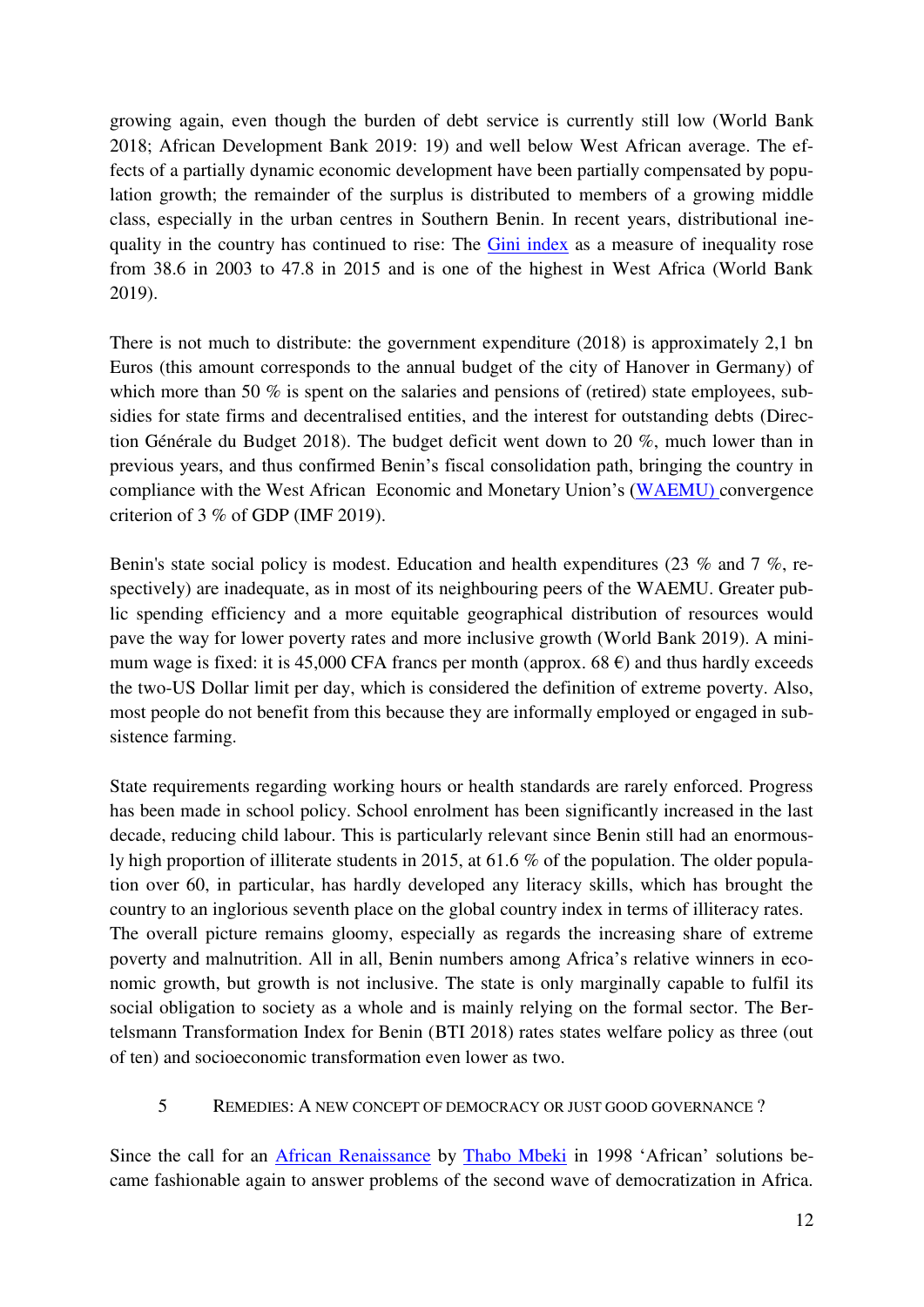One of its key intellectual advocates was the renowned Kenyan historian, philosopher and political writer, late [Ali A. Mazrui,](https://en.wikipedia.org/wiki/Ali_Mazrui) director of the Institute of Global Cultural Studies at Binghamton University (New York), and of the Center for Afro-American and African Studies, Michigan University. In his publications on the African *[democracide](https://en.wiktionary.org/wiki/democracide)* (Mazrui & Wiafe-Amoako 2015:  $17$ <sup>13</sup> he put forward a concept of a cultural re-adjustment of African institutions to counteract the 'murder' of democracy and to promote true democratic development in Africa.

According to Mazrui "democracy in Africa was killed by multiple assassins" (Mazrui & Wiafe-Amoako 2015: 17). First, and foremost by "*the spy who came in from the cold*", i.e. Western powers who pampered African autocratic regimes in the times of the Cold War as long as they joined the ranks of the global crusade against 'communism'. However, according to him, the most crucial problem to be solved would be a cultural re-adjustment (Mazrui & Wiafe-Amoako 2015: 24), including an Africanisation of laws and rules about corruption and nepotism. Certain forms of ethnic nepotism should be handled with a greater understanding for African customs. They should not be generally outlawed but regulated while tougher penalties for bribery would be needed (Mazrui & Wiafe-Amoako 2015: 21). Moreover, he deplores that African democracies mostly do not honour sufficiently their cultural heritage. Instead, African democracy should be firmly rooted in its indigenous religion. It should come out openly and include African traditional beliefs for example in curriculums of schools, celebrate public religious holidays dedicated to African religions, etc. to render African democracy more viable and sustainable (Mazrui & Wiafe-Amoako 2015: 21).

In so far as this call for a cultural re-adjustment concerns the recognition of ethnic, cultural, and linguistic distinctions as well as certain collective-, in addition to individual rights, it would be shared by other scholars too (Fye & Senghor 2016). Path-breaking re-adjustments of autocratic regimes in Africa by [Sovereign National Conferences,](https://fr.wikipedia.org/wiki/Conf%C3%A9rence_nationale_souveraine_(B%C3%A9nin)) for example, have been widely recognised as unique, popular and inclusive, i.e. typically African representations of the general (public) will (*volonté générale* in French political philosophy) of the people. This would offer more sustainable solutions than to blindly following democratic multi-party elections according to the Western model. An Africanization of democracy has been demanded also by Rocha & Khuon (2018) concerning a better control of good governance and accountability by other legitimate means of democratic control through 'democratic projects', like enhanced involvement of Civil Society Groups in Sub-Saharan Africa.

However, beyond these commonly shared arenas of legitimate public decision-making as a facilitator of sustainable democratization, Mazrui's call for an Africanised cultural readjustment becomes highly problematic, if not delusive. You only have to recall the wave of autocratization of African regimes, for example by the notorious despots [Mobutu Sese Seko](https://en.wikipedia.org/wiki/Mobutu_Sese_Seko) (Congo), [Eyadéma Gnassingbé](https://en.wikipedia.org/wiki/Gnassingb%C3%A9_Eyad%C3%A9ma) (Togo) and Gabon's [Omar Bongo,](https://en.wikipedia.org/wiki/Omar_Bongo) under the cover of [African](https://en.wikipedia.org/wiki/Africanization)[ization-](https://en.wikipedia.org/wiki/Africanization) and *[Authenticité](https://en.wikipedia.org/wiki/Authenticit%C3%A9_(Zaire))*-campaigns in the 1970s (Adelman 1975; Senghor 2009). In Benin autocratization with recourse to use and customs became infamous as well when dictator [Mathieu Kérekou](https://en.wikipedia.org/wiki/Mathieu_K%C3%A9r%C3%A9kou) re-labelled the former French colony [Dahomey](https://en.wikipedia.org/wiki/Republic_of_Dahomey) to a supposedly 'Marxist-

 $13$  The quoted text is the updated version of a former article by Mazrui (2002: 15-23).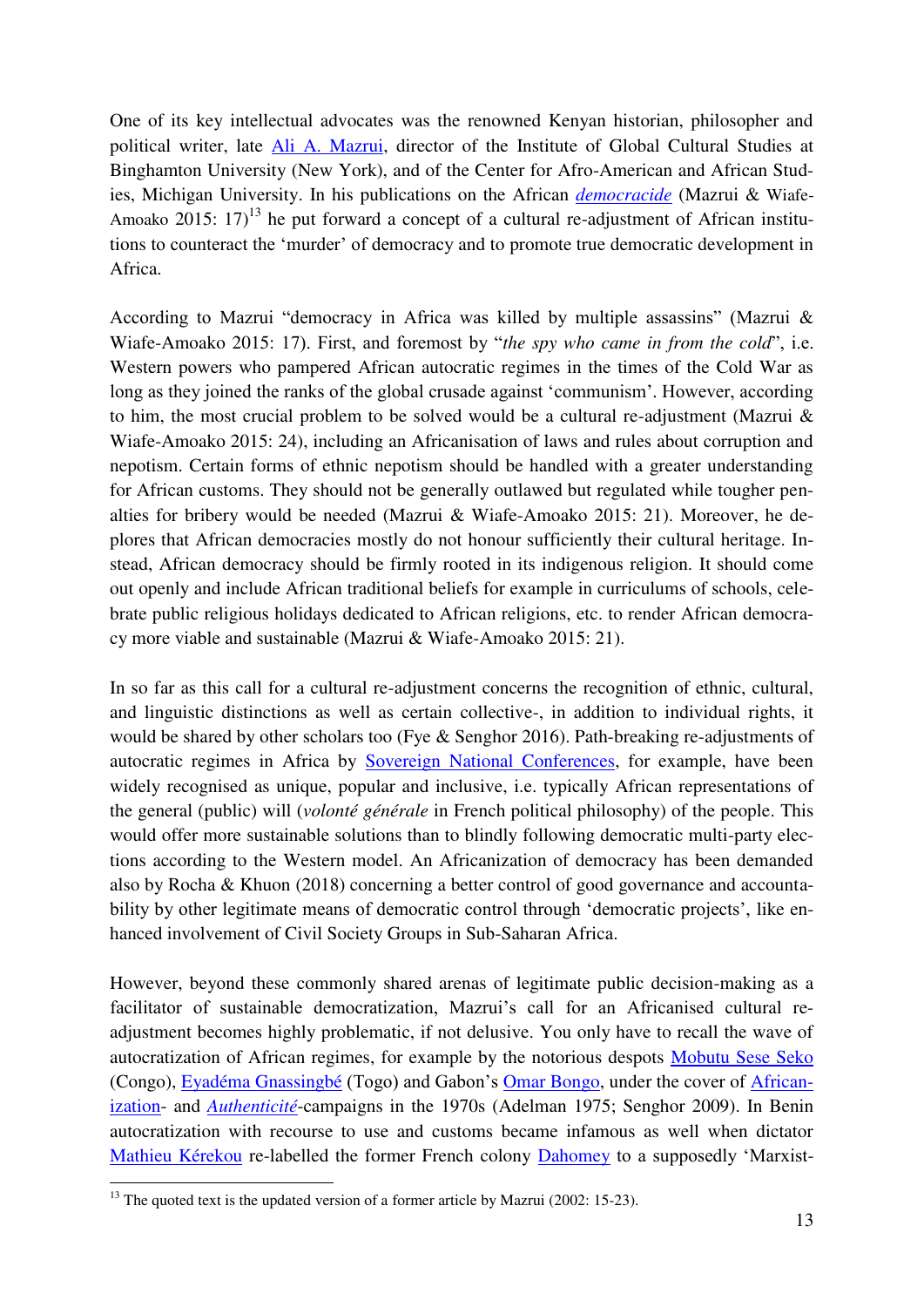Leninist' Republic of [Bénin.](https://en.wikipedia.org/wiki/Benin) Later on, in the aftermath of the second democratization of Africa, the politics of Africanization were again misused by autocrats to legitimate their ambitions as showed in the following, taking three examples from West Africa, Benin, Togo, and Senegal.

On the other hand, there are recent examples of African social movements of overwhelmingly young activists who successfully campaigned for a democratic renaissance in Africa, like *[Y'en](https://en.wikipedia.org/wiki/Y%27en_a_Marre)  [a marre](https://en.wikipedia.org/wiki/Y%27en_a_Marre)* (Senegal) and *[Balai citoyen](https://en.wikipedia.org/wiki/Le_Balai_Citoyen)* in Burkina Faso. Therefore, an additional focus will be on the question whether these social movements or other African initiatives, like the [New](https://en.wikipedia.org/wiki/African_Renaissance)  [Partnership for Africa's Development](https://en.wikipedia.org/wiki/African_Renaissance) (NEPAD) and th[e African Peer Review Mechanism](http://www.wikizero.biz/index.php?q=aHR0cHM6Ly9lbi53aWtpcGVkaWEub3JnL3dpa2kvQWZyaWNhbl9QZWVyX1Jldmlld19NZWNoYW5pc20) (APRM) implemented within the framework of NEPAD in 2003, could provide the right answers to counter global trends for the resurgence of right-wing nationalism and autocratic rule. This is of considerable importance, because the [new nationalism](https://en.wikipedia.org/wiki/Neo-nationalism) in Africa and elsewhere contributes directly to the stealthy democracide. It shows remarkable differences both in its roots and its impact, compared with the surge of patriotic feelings of the national independence movements of the early 1960s. Contrary to the 'first' nationalism, the 'second' is less prone to include, tending rather exclude populations. Alienation, xenophobia and its political instrumentalization are its curses. The new nationalism has been shaped decisively by the consequences of globalisation and by the increasing cleavage between the poor and the rich. Nowadays, structures of nationalism and nation-states differ more than in the past. Frequently, the new nationalism is rooted in populist grass-roots movements which do not necessarily share the same interest as the ruling class or the state. This makes for its extraordinary political and social ambiguity and brisance (Kohnert 2009).

#### 6. CASE STUDIES OF BENIN, TOGO AND SENEGAL

#### *6.1 Benin*

In Benin, democratic renewal had been promoted by a 'return of the religious' (Kohnert 2007). Sure, it would be misleading to put the blame for lacking development and democratization in Africa on the cultural heritage, as supposedly incorporated in 'traditional African institutions', which are frequently considered in a simplistic and deterministic manner as a customary barrier to democratization or economic growth (Kohnert 2011: 4). A significant number of democratization processes were inspired by popular religious movements for democratization and human rights, as by the liberation theology in Latin America since the 1970s. An enlightened [vodun](https://en.wikipedia.org/wiki/West_African_Vodun) (including its Afro-American equivalent), combined with related different denominations of Christian orientation, can have positive effects on democratic transition and empowerment of the poor. Benin was the first African country to recognise by law its African traditional religion *[vodun](https://en.wikipedia.org/wiki/West_African_Vodun)* as an integral part of Benin's cultural heritage under president Nicephore Soglo in 1991 (Kohnert 2007; Crofford 2015). It is held to be a prime example of a democratic renewal promoted by religious institutions with the prominent part of the Archbishop of Cotonou in the [Sovereign National Conference](https://fr.wikipedia.org/wiki/Conf%C3%A9rence_nationale_souveraine_(B%C3%A9nin)) of 1990, supported by representatives of all institutions of the country, including chief priests of the vodun communities (May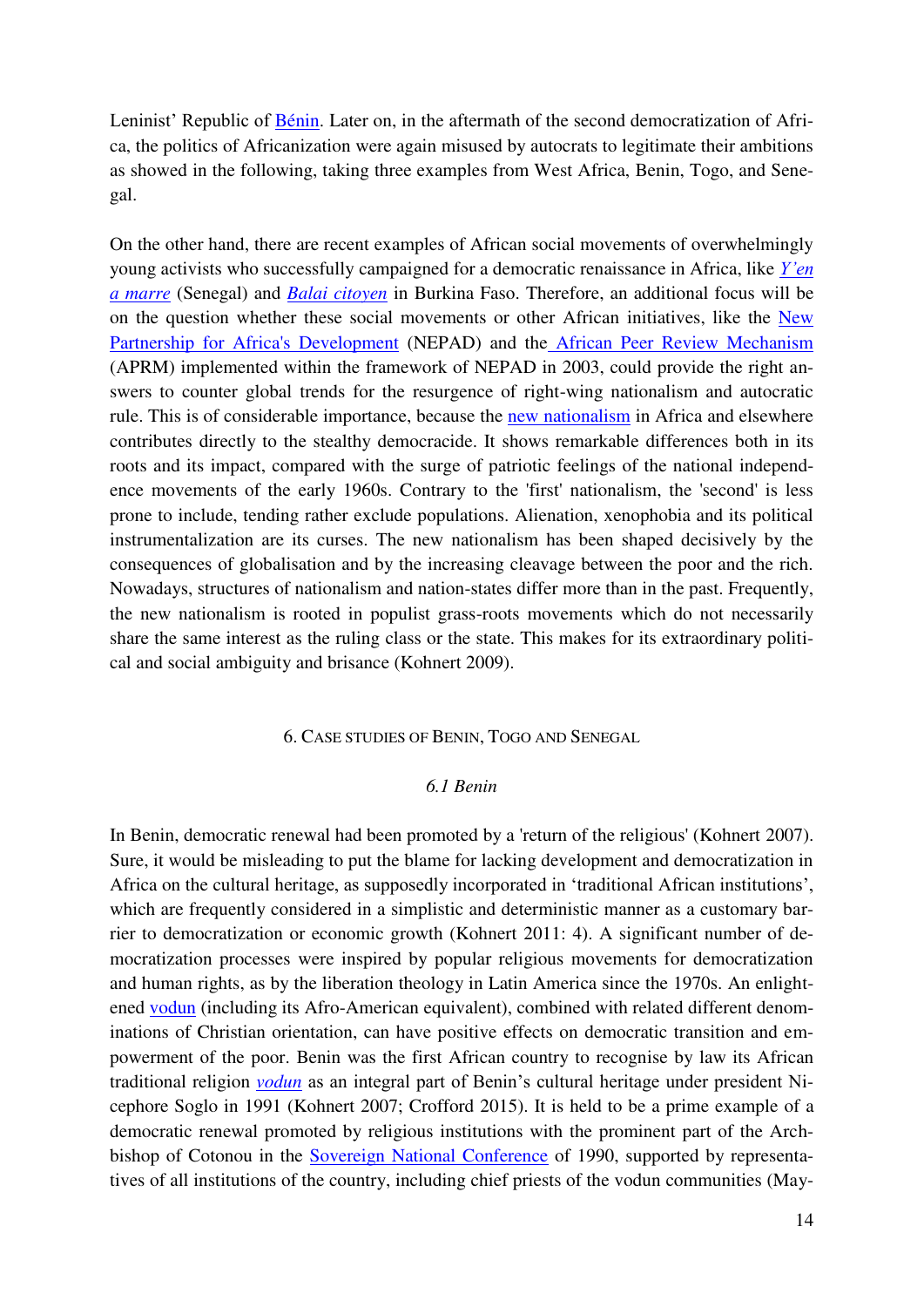rargue 1997; Kohnert 2007). However, whether the recourse to vodun has aided the democratization process to become sustainable is open to question. In the end, both presidents, Soglo and Kérékou, who instrumentalised vodun as means of political mobilization for their particular interests, did not promote democratization but rather the contrary (Kadya Tall 1995; Mayrargue 1997; Kohnert 2011). Later on, however, Benin politics were reduced to the "survival (or 'consolidation') of minimal democracy", as Gisselquist (2018: 790) called it euphemistically.

The logic of political power requires that the use of traditional African politic-magic belief systems to enhance one's political standing implies necessarily too to pay respect to these institutions to the detriment of democratic legitimacy (Kadya Tall 1995: 207). Thus, occult belief systems, notably the vodun and the belief in magic and witchcraft, played an ambiguous role in Benin's development process (Kohnert 1996: 1351). On the eve of the electoral campaign for the presidential elections in 1991, for example, the contender of dictator M. Kérékou, and subsequent winner of the elections, [Nicéphore Soglo,](https://en.wikipedia.org/wiki/Nic%C3%A9phore_Soglo) was apparently empoisoned and nearly died. The crime was attributed to political adversaries of Soglo, who were accused of employing witchcraft with the help of *vodun '*witch doctors' (Kohnert 2011: 10). Thus, *vodun*-politics assumed dimensions of a notorious special feature in Benin.

In October 2012, [Patrice Talon](https://en.wikipedia.org/wiki/Patrice_Talon) a wealthy cotton magnate who had gained a fortune with fertilizer trade and West African cotton, and former ally of President [Thomas Boni Yayi,](https://en.wikipedia.org/wiki/Thomas_Boni_Yayi) fell out with the leader. Talon – who's wealth ranked among the 15th largest fortunes of Francophone Sub-Sahara Africa in the 2015 - had been for a long time one of the main supporters of the President. In 2006, he sponsored, for example, the first election campaign of Yayi. According to rumours, Talon had allegedly been rewarded for his loyalty by large-scale corruption and nepotism to his advantage. Thus, for example, in 2008, he won the tender for the privatization of the cotton division of [Sonapra,](https://fr.wikipedia.org/wiki/Soci%C3%A9t%C3%A9_nationale_pour_la_promotion_agricole) the National Society for Agricultural Promotion which provided about 45 % of the tax revenues and 80 % of export earnings of the state. Two months before the next elections of 2012 Talon gained another tender to manage the customs duties of the port of Cotonou, whose annual revenues of about  $\epsilon$  1.5 billion per year, were the equivalent of the state budget (Malagardis 2016). But then Talon became for reasons which are hardly comprehensible for outsiders Yayi's enemy and was suspected to be the mastermind behind a poison attack on the president. In December, Talon and his alleged accomplices were arrested in Paris, following an international arrest warrant issued by the general prosecutor in Cotonou. However, in May 2013 a Beninese judge dismissed the case. He was subsequently arrested but could manage to escape and fled to the United States. France, on the other hand, refused twice to extradite Talon (Banégas 2014). The affair grew more complex when Talon was accused of complicity in an attempted coup by Colonel [Pamphile Zomahoun](https://fr.wikipedia.org/wiki/Pamphile_Zomahoun) and Johannes Dagnon to overthrow President Yayi on March 4, 2013. But meanwhile, the affair seemed to have been buried, because Yayi had granted pardon to Talon, following mediation by the former Senegalese President [Abdou Diouf](https://en.wikipedia.org/wiki/Abdou_Diouf) (Duhem 2016). Nevertheless, the poisoning-case was re-opened by a French court of justice in June 2014. The judicial investigation was still pending in Paris in 2016 (Malagardis 2016). In Cotonou, however, the case was closed in 2015 and Talon could return from his exile in France to Benin. Candidate for the 2016 presi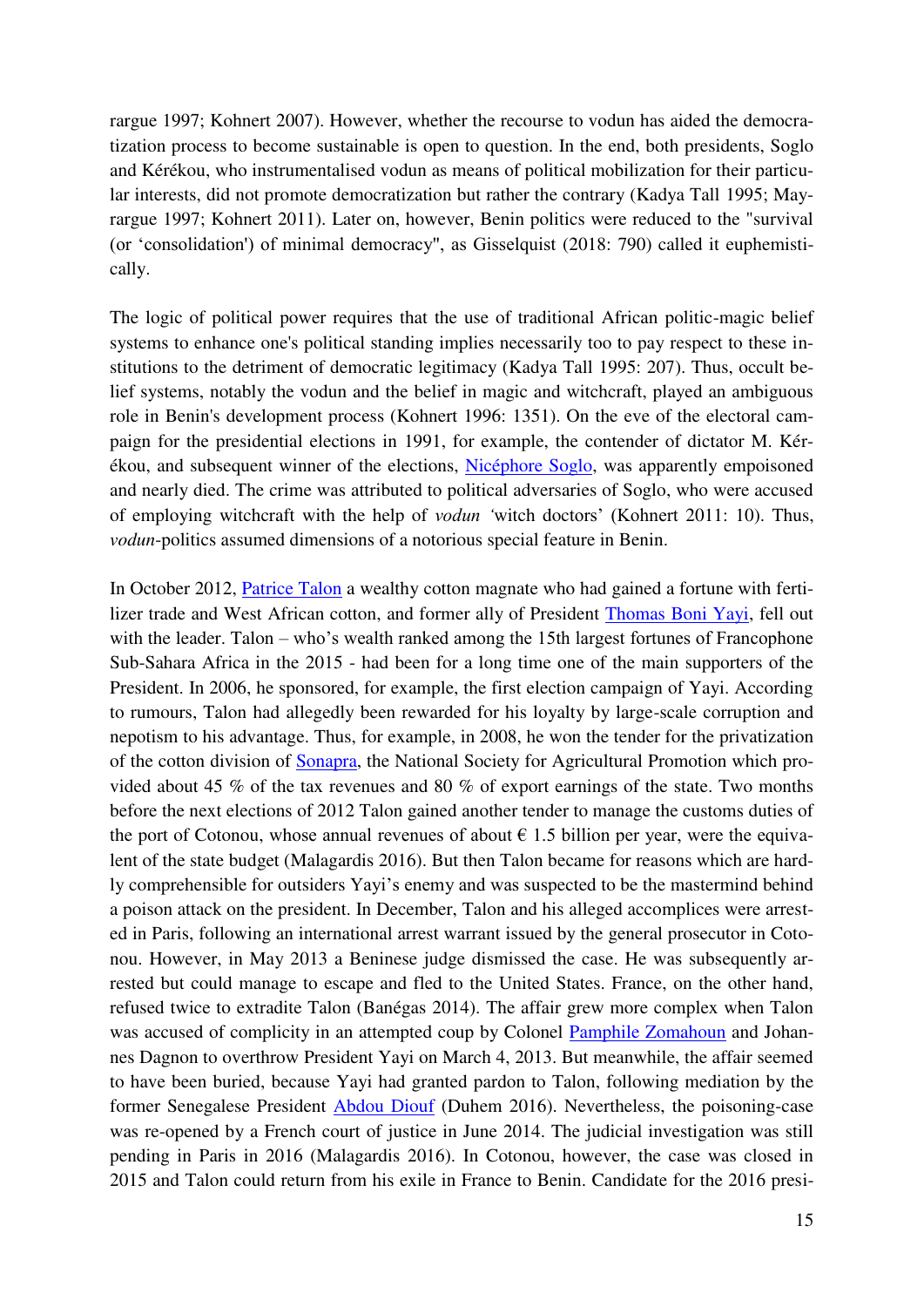dential election, he won the second round of the presidentials  $(65.37 \%$  against 34.63 %) against his competitor, [Lionel Zinsou.](https://en.wikipedia.org/wiki/Lionel_Zinsou)

#### *6.2 Togo*

The second example to test Mazrui's thesis on cultural-adjustment as a prerequisite of a viable African democracy is [Togo.](https://en.wikipedia.org/wiki/Togo) Togo's history demonstrates arguably the most extreme form of an African autocracy and would-be democracy under the cover of cultural adjustment. The ruling [Gnassingbé-](https://en.wikipedia.org/wiki/Gnassingb%C3%A9_Eyad%C3%A9ma)clan, in power since over four decades, is the longest-ruling dynasty of the world besides the North Korean dynasty. It cultivated since the 'authenticity' campaigns of the 1970s – assisted by its Korean advisors - a grotesque personality cult with reference to African customs (Decalo 1996: 232). Over decades, the security services as well as commanding heights of the government and public offices were exceedingly ethnicised and staffed with followers of the dictator, i.e. [Kabye,](https://en.wikipedia.org/wiki/Kabye_people) the same ethnic affiliation as the incumbent (Toulabor 2005). Late dictator Eyadéma once summed it up himself, in saying that according to established African tradition "*there can't be two male crocodiles in the same swamp*".<sup>14</sup> After his sudden death in 2005, [Faure Gnassingbé,](https://en.wikipedia.org/wiki/Faure_Gnassingb%C3%A9) one of his sons was installed as heir to the throne by the military. Coerced by the opposition and the international community he agreed to hold multi-party elections. The latter, however, were sham elections right from the beginning. Still, up-to-date Togo is a 'façade democracy' according to international standards (Kohnert 2019).

#### *6.3 Senegal*

As for [Senegal](https://en.wikipedia.org/wiki/Senegal) that has long been sold as a showcase of democracy in Africa, including peaceful political alternance, things changed fundamentally with the [Senegalese presidentials](https://en.wikipedia.org/wiki/2019_Senegalese_presidential_election)  [of 2019](https://en.wikipedia.org/wiki/2019_Senegalese_presidential_election) that brought new configurations. One of the major issues was political side-switching that had been elevated, with recourse to established cultural traditions, to the rank of religion in defiance of morality. Political transhumance, i.e. political nomadism from one party affiliation to another, depending on the attractiveness of 'pastures', had become so widespread in Senegal's political history that the country had been renowned already internationally for this questionable practice (Kohnert & Marfaing 2019). Although it is still chastised as betrayal and morally repugnant if it concerns the political adversary, in reality, political transhumance has become more and more commonplace. It does not bother anyone, last, but not least, because party programs are still considered as paper-waste by many voters, and political ideology, whether socialist, liberal or conservative, is said to be increasingly irrelevant. What counts most, besides the individual political history, experience and charisma of the respective candidate, are religious, regional and ethnic affiliation and assets promised to the particular clientele (Kohnert & Marfaing 2019).

On the other hand, Mazrui's call for a cultural adaption of African models of democracy might be justified concerning the balance of power between formal political institutions, including

1

<sup>&</sup>lt;sup>14</sup> "Les présidents autoritaires ont pu se réclamer d'un proverbe vraisemblablement apocryphe, selon lequel 'il ne peut y avoir deux crocodiles mâles dans un même marigot', pour affirmer leur suprématie personnelle" (Bayart 2009: 29).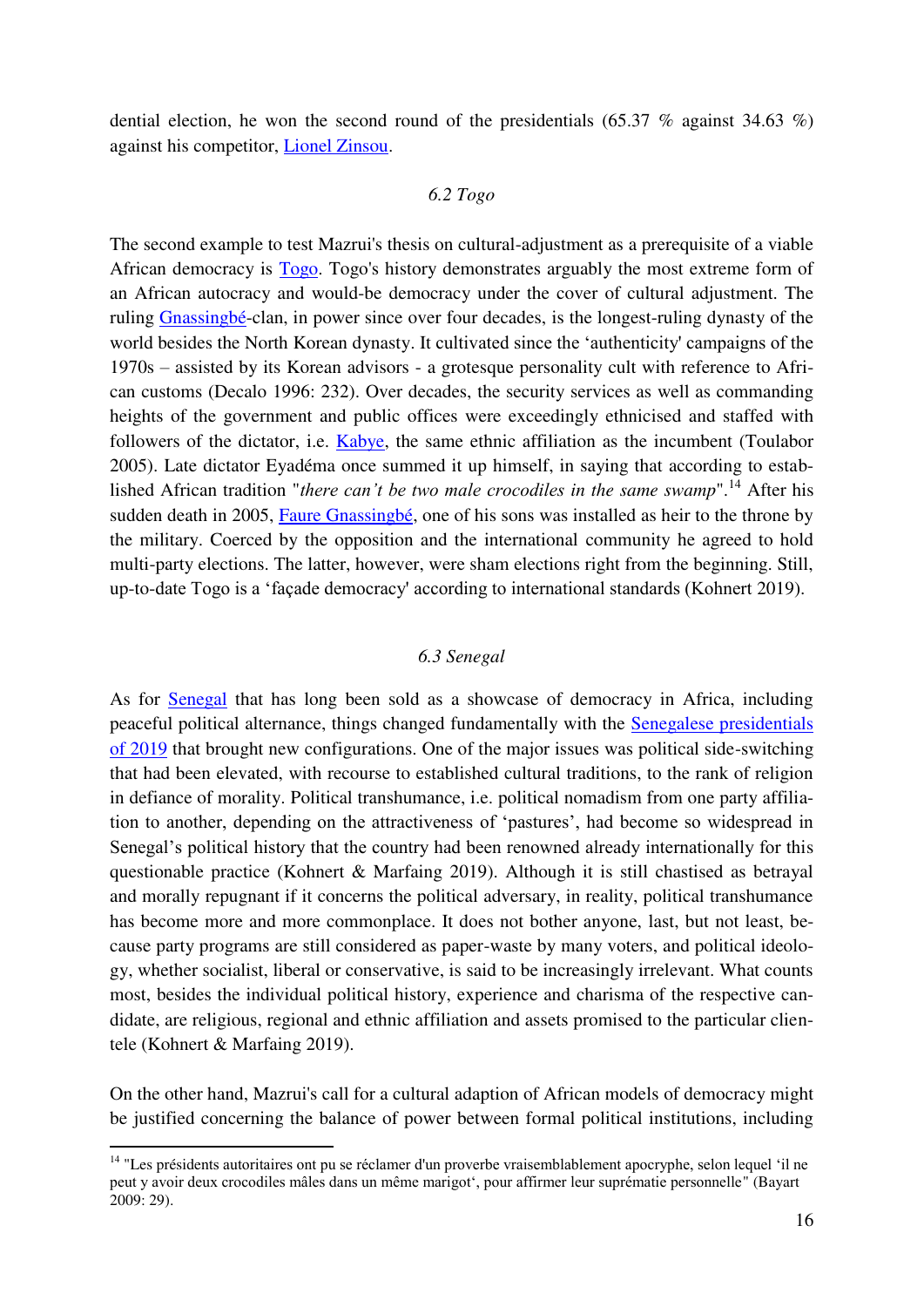the parliament and government, and informal populist political social networking by youth movements and civil society groups. The latter currently strive, notably in West Africa, with recourse to a long history of African customs, e.g. of [griots,](https://en.wikipedia.org/wiki/Griot) travelling storytellers and advisors who also dared to confront the emperor at his court with displeasing truth (Gueye 2013). In Senegal, the activists of *[Y'en a marre](https://en.wikipedia.org/wiki/Y%27en_a_Marre)* , which had been inspired by the successful *[Balai](https://en.wikipedia.org/wiki/Le_Balai_Citoyen)  [citoyen](https://en.wikipedia.org/wiki/Le_Balai_Citoyen)* movement and youth culture in Burkina  $Faso<sup>15</sup>$ , made it clear, right from the beginning, that their aim was not to topple the government or to compete with existing political parties. Instead, they envisaged changing society without recourse to violent actions and without taking power (Faye 2018: 77). The movement was originally founded, inter alia, by rappers Malal Almamy Tall aka '*Fou malade*', Omar Toure aka '*Thiat*' and Mbessane Seck aka '*Kilifeu*' as well as journalists like Sheikh Fadel Barro and Aliou Sane (Mouvement Y'en a marre 2019)*.* The youth movement ran from door to door to register young Senegalese to vote. They claimed that more than 300,000 voters were registered with their assistance and finally succeeded to oust President [Abdoulaye Wade](https://en.wikipedia.org/wiki/Abdoulaye_Wade) (ibid). Their vision, inspired by the lib-eration-theory of the African philosopher and revolutionary [Frantz Fanon,](https://en.wikipedia.org/wiki/Frantz_Fanon) was a new type of Senegalese citizen (Faye 2018: 77, 80).

#### 7 CONCLUSION

Benin and West Africa should not be considered in isolation, but their development must be seen in a regional and global context. The 'democratic renewal' in the small West African republic 30 years ago happened when the 'iron curtain' in Europe fell apart and state socialism lost its credibility as an economic and political model. The 'democratic recession' is not restricted to Sub-Saharan Africa alone and can be observed worldwide since the beginning of the 21st century. It went along with the rise of a populist new nationalism and lack of regard of the concerned for the need to defend democracy actively. It is therefore no wonder that autocratic tendencies can develop in the shadow of a worldwide mainstream.

The lingering process of the decline of democratic institutions was driven by increasingly poor governance and disregard for the rule of law and transparency, which has been especially pronounced in African countries since the early 2000s. Good governance and inclusive economic development are prerequisites for the construction and consolidation of democracies. For some time, undermined institutions may give the impression that there is no need to worry about democratic development. Formal elections are a necessary but not sufficient means to guarantee the participation of the population in political decisions.

Recent examples of African social movements of predominantly young activists who successfully campaigned for a democratic renaissance in Africa and elsewhere may be promising indicators of progressive social forces that counteract global trends for the resurgence of rightwing nationalism and autocratic rule.

1

<sup>15</sup> The *[Balai citoyen](https://en.wikipedia.org/wiki/Le_Balai_Citoyen)* movement in [Burkina Faso](https://en.wikipedia.org/wiki/Burkina_Faso) had been instigated by reggae singer Karim Sama aka '*Sams'K Le Jah*' and rap musician Serge Bambara aka '*Smockey*' who protested against corruption, nepotism, human rights violations and bad government in their country (Commeilas 2015: 10).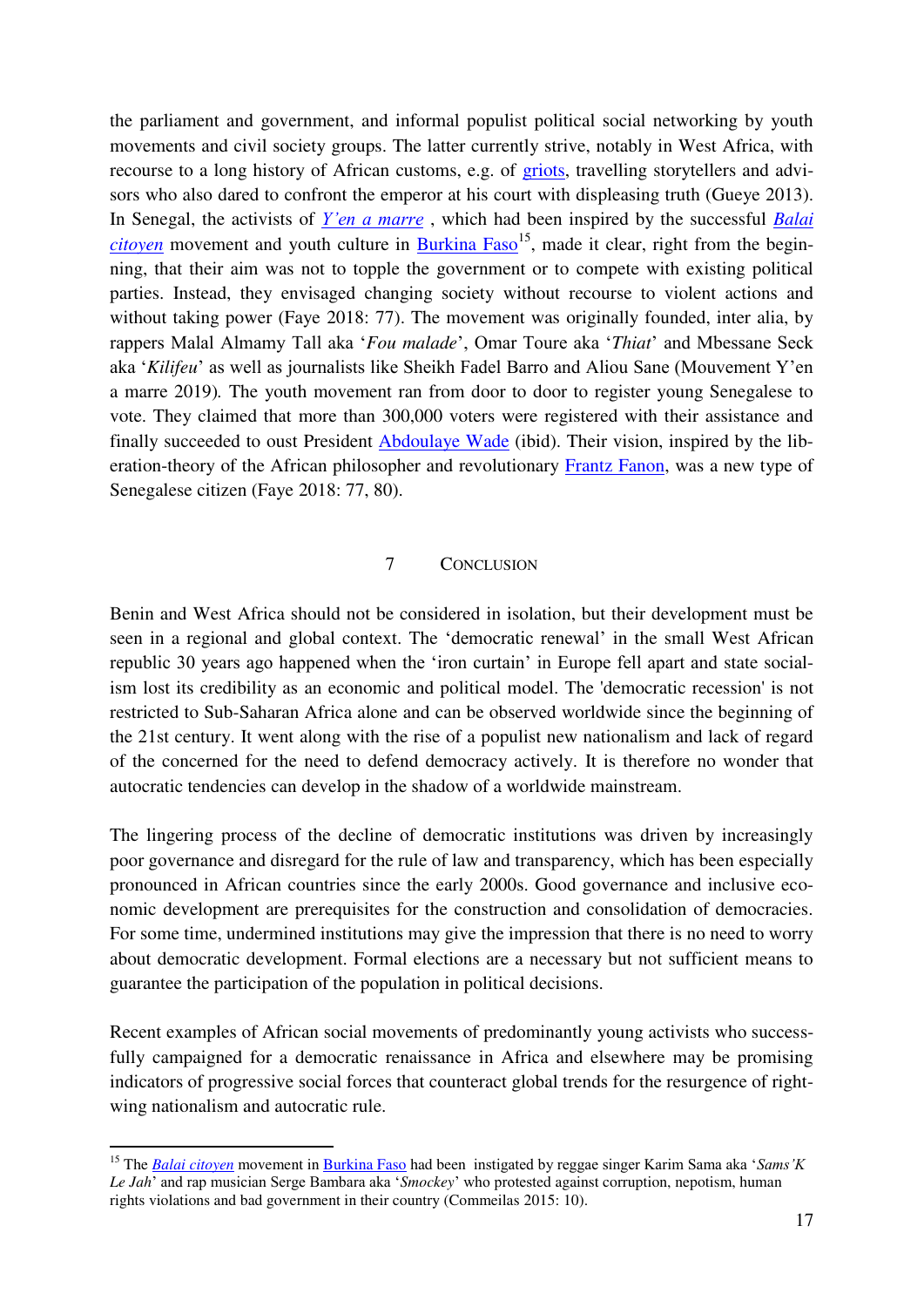European and other Western countries, struggling themselves with populist, nationalistic and anti-democratic movements cannot point to their alleged superiority in dialogue with developing countries, nor do they have miracle recipes for overcoming these challenges. Instead of concentrating on the outward appearance of a democratic form of government or multi-party elections, greater attention should be paid to good governance, social participation and integration. All together this should contribute to a continued and sustained process of building veritable democratic institutions which do not serve only as a constitutional façade, and contribute to the formation of societal countervailing power.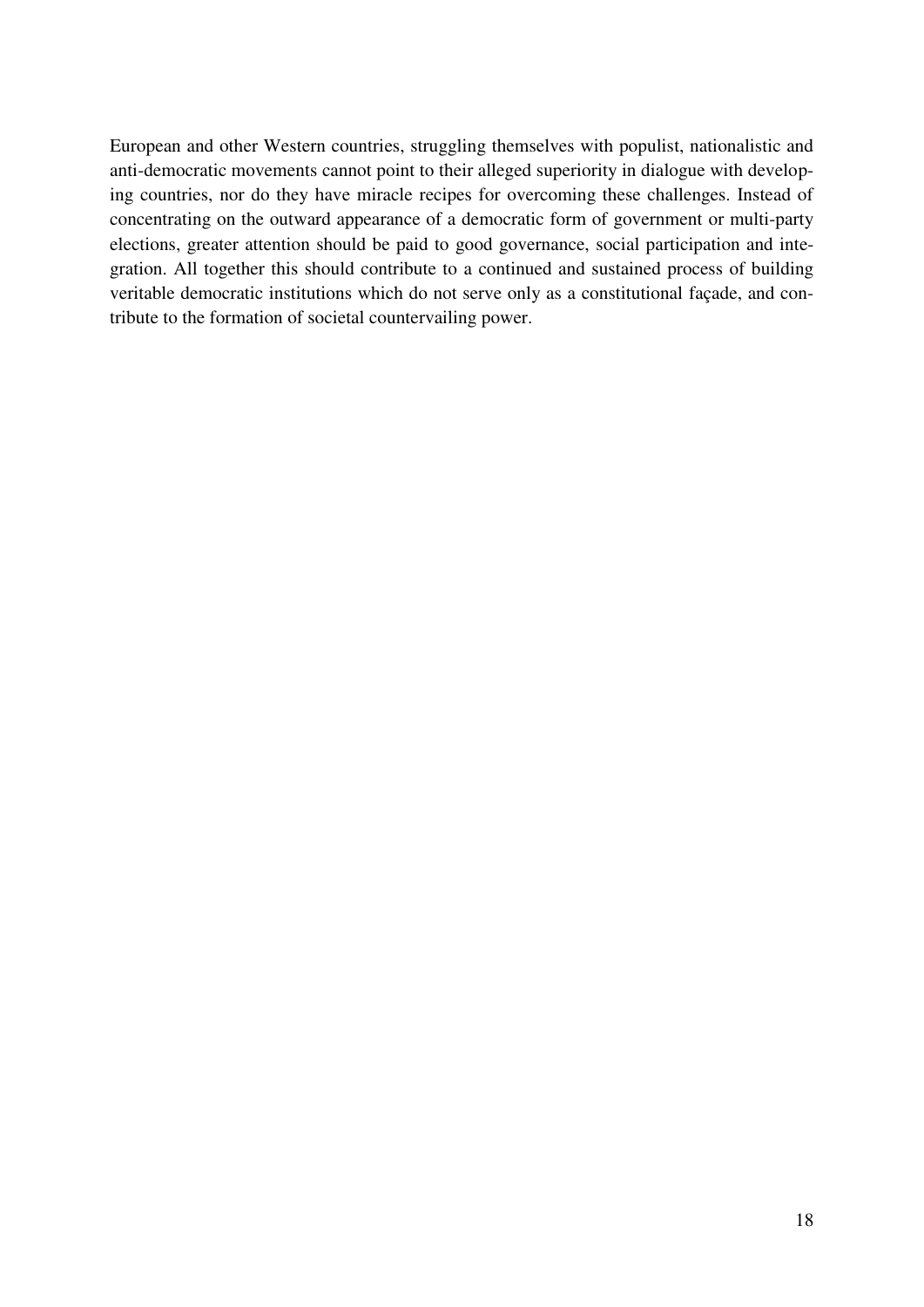#### **REFERENCES**

- A. Adamon, *[Développement institutionnel Le parlement béninois en mouvement \(1990-2015\). Tome](https://www.franklin.library.upenn.edu/catalog/FRANKLIN_9977239740203681)  [2. Vie et œuvre des six premières législatures](https://www.franklin.library.upenn.edu/catalog/FRANKLIN_9977239740203681)*. Porto Novo: Editions du JORB, 2016
- A. Adamon, A. & B. Amoussou, *[Développement institutionnel Le Parlement béninois en mouvement](https://www.worldcat.org/title/developpement-institutionnel-le-parlement-beninois-en-mouvement-1990-2015-tome-1-fondements-organisation-et-fonctionnement-du-parlement/oclc/1010746602)  [\(1990-2015\) Tome 1. Fondements, organisation et fonctionnement du Parlement](https://www.worldcat.org/title/developpement-institutionnel-le-parlement-beninois-en-mouvement-1990-2015-tome-1-fondements-organisation-et-fonctionnement-du-parlement/oclc/1010746602)*. Porto Novo: Editions du JORB, 2016
- K. L. Adelman, « [The Recourse to Authenticity and Negritude in Zaire](https://www.cambridge.org/core/journals/journal-of-modern-african-studies/article/recourse-to-authenticity-and-negritude-in-zaire/D179227DD6699F014230FD3556C15081) », *Journal of Modern African Studies, vol.* 13, n°1, 1975, p. 134-139.

Africa Confidential, « [Benin. Talon turns back the clock](https://www.africa-confidential.com/article-preview/id/12630/Talon_turns_back_the_clock) », *Africa Confidential*, vol 60, n° 9, p. 7-8.

- African Development Bank, « *African Economic Outlook 2019 »,* Abidjan: ADB, 2019, ˂[https://www.afdb.org/fileadmin/uploads/afdb/Documents/Publications/2019AEO/AEO\\_2019-](https://www.afdb.org/fileadmin/uploads/afdb/Documents/Publications/2019AEO/AEO_2019-EN.pdf)  $EN.pdf$ , accessed 6.10.2019.
- Afrobarometer, « Au Bénin, la radio et la télé toujours en tête malgré une avancée des nouveaux médias », Accra, Afrobarometer, 2019, <[https://afrobarometer.org/fr/publications/ad269-au-benin-la](https://afrobarometer.org/fr/publications/ad269-au-benin-la-radio-et-la-tele-toujours-en-tete-malgre-une-avancee-des-nouveaux)[radio-et-la-tele-toujours-en-tete-malgre-une-avancee-des-nouveaux](https://afrobarometer.org/fr/publications/ad269-au-benin-la-radio-et-la-tele-toujours-en-tete-malgre-une-avancee-des-nouveaux)>, accessed 6.10.2019.
- Amnesty International, « Internet shutdown on election day is a blunt attack on press freedom », London, AI, 2019, ˂[https://www.amnesty.org/en/latest/news/2019/04/benin-internet-shutdown-on](https://www.amnesty.org/en/latest/news/2019/04/benin-internet-shutdown-on-election-day-is-a-blunt-attack/)[election-day-is-a-blunt-attack/](https://www.amnesty.org/en/latest/news/2019/04/benin-internet-shutdown-on-election-day-is-a-blunt-attack/) $>$ , accessed 6.10.2019.
- Assemblée Nationale, « *Loi n° 2015-07 portant code de l'information et de la communication en République du Bénin »*, Porto Novo : Assemblée Nationale, 2015, <[https://sgg.gouv.bj/doc/loi-](https://sgg.gouv.bj/doc/loi-2015-07/)[2015-07/](https://sgg.gouv.bj/doc/loi-2015-07/)˃, accessed 5.9.2019.
- R. Banégas, [« Benin: Challenges for democracy](https://academic.oup.com/afraf/article-abstract/113/452/449/78451) », *African Affairs, vol.* 113, n° 452, p. 449-459.
- Banouto, « Bénin Législatives 2019: taux de participation de 27,12 % selon la Cour Constitutionnelle », Cotonou*, Banouto-blog*, 2 May 2019, ˂[https://www.banouto.info/article/politique/20190502-lgislatives-2019-au-bnin-la-cour](https://www.banouto.info/article/politique/20190502-lgislatives-2019-au-bnin-la-cour-constitutionnelle-annonce-les-rsultats/)[constitutionnelle-annonce-les-rsultats/](https://www.banouto.info/article/politique/20190502-lgislatives-2019-au-bnin-la-cour-constitutionnelle-annonce-les-rsultats/)˃, accessed 6.10.2019.
- J. F. Bayart, « La démocratie à l'épreuve de la tradition en Afrique subsaharienne. La démocratie en [Afrique](https://www.cairn.info/revue-pouvoirs-2009-2-page-27.htm) », *Pouvoirs, vol.* 129, n°2, 2009, p. 27–44.
- BBC, « How Benin's democratic crown has slipped », London : BBC, 6 May 2019, ˂<https://www.bbc.com/news/world-africa-48150006>˃, accessed 6.10.2019.
- M. Bratton, & S. Bhoojedhur, « Les africains désirent des élections transparentes surtout celles portant d'alternance », Accra, *Afrobaromètre*, Documents de Politiques, No. 58, 2019. ˂[https://www.afrobarometer.org/fr/publications/pp58-les-africains-desirent-des-elections](https://www.afrobarometer.org/fr/publications/pp58-les-africains-desirent-des-elections-transparentes-surtout-celles-porteuses)[transparentes-surtout-celles-porteuses](https://www.afrobarometer.org/fr/publications/pp58-les-africains-desirent-des-elections-transparentes-surtout-celles-porteuses)˃, accessed 6.10.2019.
- S. Brown, & P. Kaiser, « Democratisations in Africa: Attempts, hindrances and prospects », *Third World Quarterly* , vol. 28, n° 6, 2007, p. 1131-1149.
- S. Burri, « [Wie Benin in nur drei Jahren vom demokratischen Musterstaat zur Scheindemokratie](https://www.nzz.ch/international/benin-ein-einstiger-musterstaat-wird-zur-scheindemokratie-ld.1478415)  [wurde](https://www.nzz.ch/international/benin-ein-einstiger-musterstaat-wird-zur-scheindemokratie-ld.1478415) », Zurich, *Neue Zürcher Zeitung*, 30 April 2019.
- BTI, « *[Benin Country Report](https://www.bti-project.org/en/reports/country-reports/detail/itc/ben/)* 2018 », Gütersloh, Bertelsmann Transformation Index, 2019.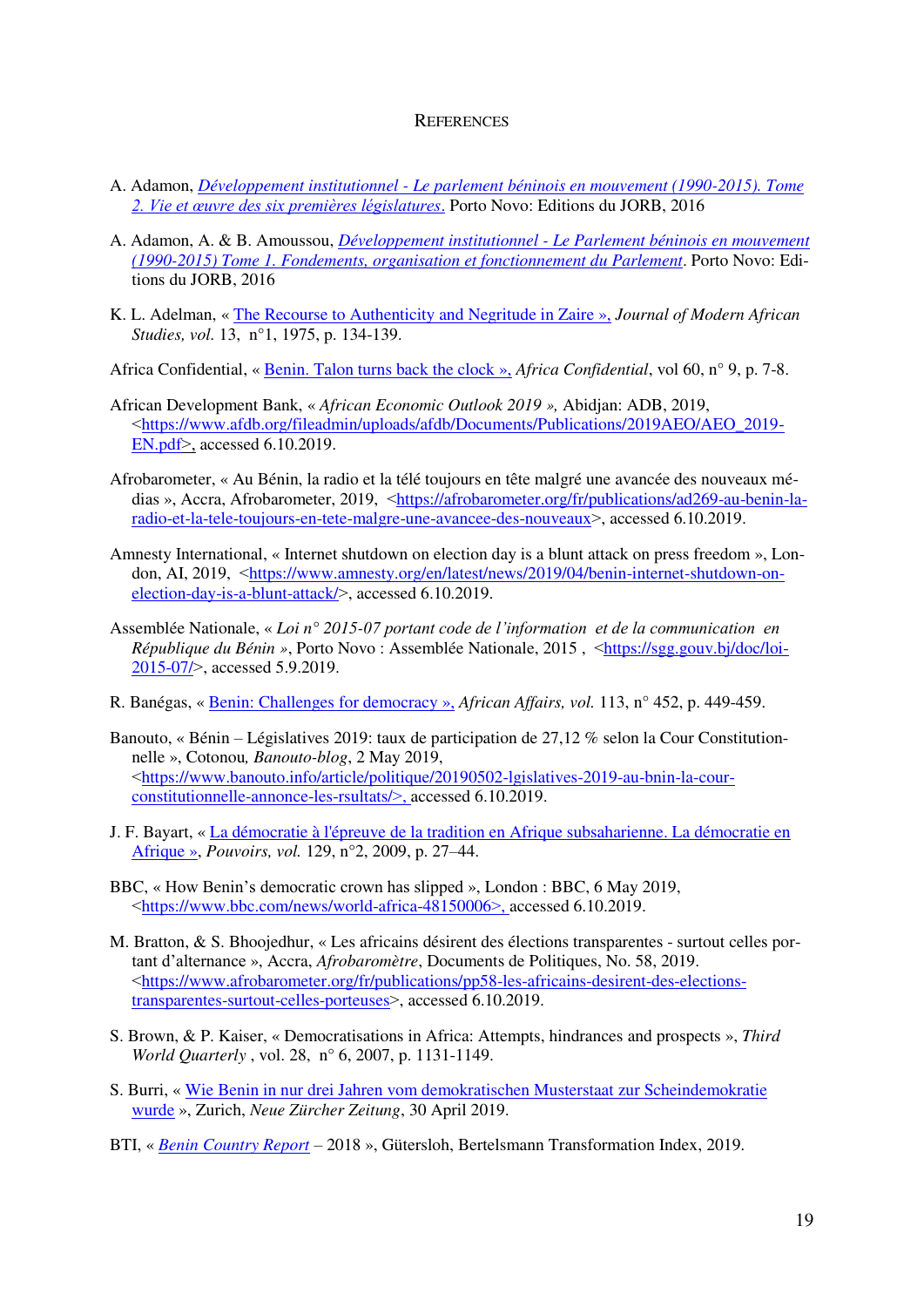- CIAAF, « *[Législatives 2019 au Bénin: Le piège fatal?](http://www.ciaaf.org/notes-danalyse/)* », Cotonou, Civic Academy for African's Future (CIAAF), 2019
- D. Commeilas, « Coup de balai citoyen au Burkina Faso », Paris, *Le Monde Diplomatique*, April 2015, p. 10-11.
- Commission Electorale Nationale Autonome, « *Communiqué de Presse* », Cotonou, CENA, 5 février 2019'. ˂[https://www.cena.bj/wp](https://www.cena.bj/wp-content/uploads/2019/02/Communique_dossier_candidature_legislatives.pdf)content/uploads/2019/02/Communique dossier\_candidature\_legislatives.pdf >, accessed 6.10.2019.
- B. Crofford, « *[The Good, the Bad, and the Ambiguous: Vodun and Development in Benin](https://www.academia.edu/16271106/The_Good_the_Bad_and_the_Ambiguous_Vodun_and_Development_in_Benin) », academia.edu,* Working Paper, University of Oklahoma, 2015.
- S. Decalo, « *[Historical dictionary of Togo](https://www.amazon.com/Historical-Dictionary-Togo-Samuel-Decalo/dp/0810830736) »,* London: Scarecrow Pr., 1996.
- Deutsche Welle, « Législatives béninoises: Les certificats de conformité font débat », Bonn, DW, 21 February 2019, <[https://www.dw.com/fr/législatives-béninoises-les-certificats-de-conformité-font](https://www.dw.com/fr/législatives-béninoises-les-certificats-de-conformité-font-débat/a-47612652)[débat/a-47612652](https://www.dw.com/fr/législatives-béninoises-les-certificats-de-conformité-font-débat/a-47612652)˃, accessed: 5.9.2019.
- L. Diamond, « [Facing up to democratic recession](https://pdfs.semanticscholar.org/a508/5d32706cb497c78c66a042a708388ef60d4d.pdf) », *Journal of Democracy,* vol. 26, n°1, 2015, p. 141- 155.
- Direction Générale du Budget, « *[Budget de l'Etat adopté, gestion 2018. Version citoyenne](http://budgetbenin.bj/wp-content/uploads/2018/01/Budget-adopté-2018.pdf) »,* Cotonou, Ministère de l'Economie et des Finances, 2018, ˂[http://budgetbenin.bj/wp](http://budgetbenin.bj/wp-content/uploads/2018/01/Budget-adopté-2018.pdf)[content/uploads/2018/01/Budget-adopté-2018.pdf](http://budgetbenin.bj/wp-content/uploads/2018/01/Budget-adopté-2018.pdf)>, (accessed 6.10.2019).
- V. Duhem, « Affaire Talon: [l'enquête sur la tentative d'empoisonnement supposée de Boni Yayi r](https://www.jeuneafrique.com/295234/societe/affaire-talon-benin-relance-lenquete-tentative-dempoisonnement-supposee-de-boni-yayi/)e[lancée](https://www.jeuneafrique.com/295234/societe/affaire-talon-benin-relance-lenquete-tentative-dempoisonnement-supposee-de-boni-yayi/) », *Jeune Afrique*, 19 January 2016.
- F. Eboussi Boulaga, « *[Les conférences nationales en Afrique noire Une affaire à suivre](https://books.google.de/books?id=BhkfsC4x9CQC&printsec=frontcover&hl=de&source=gbs_ge_summary_r&cad=0#v=onepage&q&f=false) »,* Paris, Karthala, 2009
- EIU, « *[Country report Benin](https://store.eiu.com/product/country-report/benin) 4th quarter 2018 « ,* London, Economist Intelligence Unit, 2018.
- U. Engel, & R. Hofmeier & D. Kohnert & A. Mehler, « [The Second Wind of Change: Demokrati](https://www.researchgate.net/publication/321245563_The_Second_Wind_of_Change_Demokratisierung_in_Afrika_1989-95_The_second_wind_of_change_Democratization_in_Africa_1989_to_1995)[sierung in Afrika, 1989-95](https://www.researchgate.net/publication/321245563_The_Second_Wind_of_Change_Demokratisierung_in_Afrika_1989-95_The_second_wind_of_change_Democratization_in_Africa_1989_to_1995) », in, U. Engel *et al*., eds. *Deutsche Wahlbeobachtungen in Afrika*. Hamburg, Institut für Afrika-Kunde, 1996.
- B. Faye, « Re-[reading Frantz Fanon in the Wake of Y'en A Marre](http://www.centruldestudiitransilvane.ro/Document_Files/Review%202015%20-%202035/00000775/se5oj_BabacarFaye.pdf) Social Media and Post-Statist Poli[tics in Postcolonial Senegal](http://www.centruldestudiitransilvane.ro/Document_Files/Review%202015%20-%202035/00000775/se5oj_BabacarFaye.pdf) », *Transylvanian Review, vol.* 27, n°1, 2018, p. 77-95.
- J. Finogbé, « [Bénin: Législatives 2019, la grande incertitude !](https://hemicyclesdafrique.com/benin-legislatives-2019-la-grande-incertitude/) », Paris, Hemicycles d'Afrique, 4 April 2019. <https://hemicyclesdafrique.com/benin-legislatives-2019-la-grande-incertitude/>, accessed 6.10.2019.
- Freedom House, « *Freedom in the World 2019 »,* Washington, D.C., Freedom House, 2019. ˂<https://freedomhouse.org/report/freedom-world/2019/Benin>˃, accessed 6.10.2019.
- Friedrich-Ebert-Stiftung, « *Baromètre des Médias Africains: Bénin 2018 »,* Windhoek, FriedrichEbert-foundation, (FES), 2019. <[http://fes-benin.org/pub/medias-le-rapport-du-barometre-des](http://fes-benin.org/pub/medias-le-rapport-du-barometre-des-medias-africains-bma-benin-2018/)[medias-africains-bma-benin-2018/](http://fes-benin.org/pub/medias-le-rapport-du-barometre-des-medias-africains-bma-benin-2018/)˃, accessed 6.10.2019.
- A. Fye, & A. M. Senghor, « [Democratisation processes: Constrains and perspective of democratisation](http://www.ijassh.com/index.php/IJASSH/issue/view/42)  [in Africa »,](http://www.ijassh.com/index.php/IJASSH/issue/view/42) *International Journal Advances in Social Science and Humanities, vol.* 4, n°2, 2016, p. 67-74.
- R. M. Gisselquist, [« Democratic transition and democratic survival in Benin](https://www.tandfonline.com/doi/abs/10.1080/13510340802191078?scroll=top&needAccess=true&journalCode=fdem20) », *Democratization, vol.* 15, n°4, 2008, p. 789-814.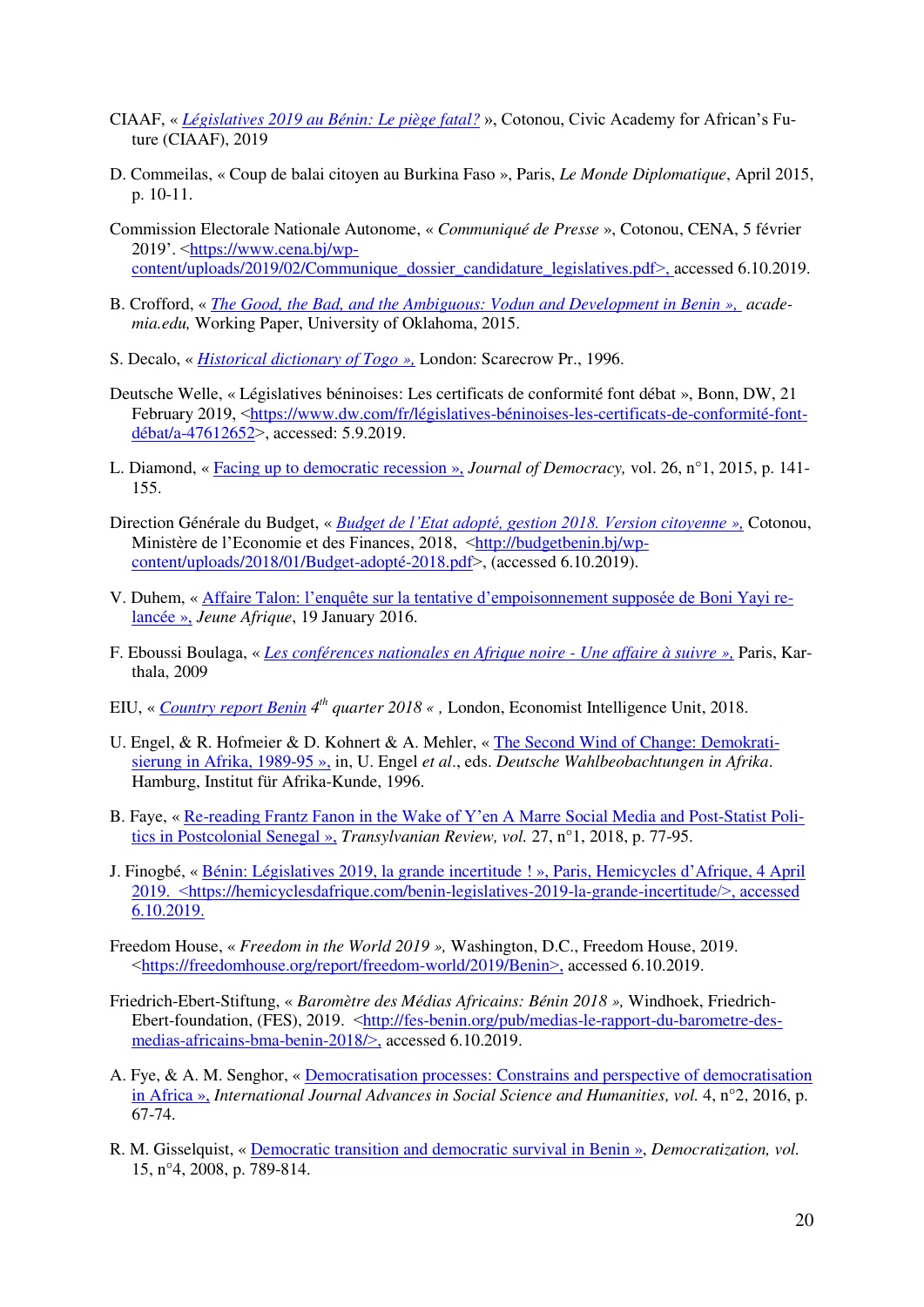- GSMA Intelligence, « *[The Mobile Economy Sub-Saharan Africa 2017](https://www.gsmaintelligence.com/research/?file=7bf3592e6d750144e58d9dcfac6adfab&download) »,* London, GSM Association (GSMA), 2017.
- M. Gueye, « [Urban Guerrilla Poetry: The Movement Y'en a Marre and the Socio](http://www.jpanafrican.org/docs/vol6no3/6.3-4-Gueye-Urban.pdf)-Political Influences [of Hip Hop in Senegal](http://www.jpanafrican.org/docs/vol6no3/6.3-4-Gueye-Urban.pdf) », *Journal of Pan-African Studies, vol.* 6, n°3, 2013, p. 22-42.
- J.R. Heilbrunn, J. R. 1995. '[Social origins of National Conferences in Benin and Togo](https://www.jstor.org/stable/161005?seq=1#page_scan_tab_contents)', *The Journal of Modern African Studies, vol.* 31, n°2, 1995, p. 277-299.
- IMF, « IMF Executive Board Concludes 2019 Article IV Consultation with Benin »,, Washington D.C., International Monetary Fonds, 2019. ˂[https://www.imf.org/en/News/Articles/2019/06/24/pr19231-benin-imf-executive-board](https://www.imf.org/en/News/Articles/2019/06/24/pr19231-benin-imf-executive-board-concludes-2019-article-iv-consultation)[concludes-2019-article-iv-consultation](https://www.imf.org/en/News/Articles/2019/06/24/pr19231-benin-imf-executive-board-concludes-2019-article-iv-consultation) is, accessed 6.10.2019.
- E. Jones, E. 2018. ['Democracies Don't Die, They Are Killed'](https://www.tandfonline.com/doi/abs/10.1080/00396338.2018.1448588?journalCode=tsur20), *Survival, Global Politics and Strategy*, vol 60, n°2, 2018, p. 201-210.
- E. Kadya Tall, « [De la démocratie et des cultes voduns au Bénin](http://horizon.documentation.ird.fr/exl-doc/pleins_textes/pleins_textes_6/b_fdi_35-36/42415.pdf) », *Cahiers d'Études africaines,* vol. XXXV-1, n° 137, 1995, p. 195-208.
- D. Kohnert, & H.-J. A. Preuss, « [Vom Camarade zum Monsieur: Strukturanpassung und Demokrati](https://papers.ssrn.com/sol3/papers.cfm?abstract_id=996032)[sierung in Benin](https://papers.ssrn.com/sol3/papers.cfm?abstract_id=996032) », *Peripherie, vol.* 46, 1992, p. 47-70.
- D. Kohnert, « [Magic and witchcraft: Implications for Democratization and poverty-alleviating aid in](https://www.ssoar.info/ssoar/handle/document/55638)  [Africa](https://www.ssoar.info/ssoar/handle/document/55638) », *World Development, vol.* 24, n° 8, 1996, p. 1347-1355.
- D. Kohnert, « [Verfassung und Rechtsstaatlichkeit im Demokratisierungsprozeß Benins 1989-1996](https://www.researchgate.net/publication/280683265_Verfassung_und_Rechtsstaatlichkeit_im_Demokratisierungsprozess_Benins_1989_-_1996_The_Consitution_and_rule_of_law_in_the_process_of_democratization_of_Benin_1989_-_1996) », in J. Betz (ed.), *Verfassungsgebung in der Dritten Welt*. Hamburg: Deutsches Übersee-Institut, 1997, p. 69-195.
- D. Kohnert, « [Common roots, shared traits, joint prospects? On the articulation of multiple moderni](https://www.econstor.eu/handle/10419/118682)[ties in Benin and Haiti](https://www.econstor.eu/handle/10419/118682) », in U. Schuerkens (ed.), *Globalization and transformations of local socioeconomic practices*. Oxford, Routledge, 2007, p. 151-173.
- D. Kohnert, « [New Nationalism and Development in Africa review article](https://www.researchgate.net/publication/46553488_New_Nationalism_and_Development_in_Africa) », *Africa Spectrum,* vol. 44, n° 1, 2009, p. 111-123.
- D. Kohnert, « [Cultures of Innovation of the African Poor](https://www.researchgate.net/publication/24113659_Cultures_of_Innovation_of_the_African_Poor_Common_Roots_Shared_Traits_Joint_Prospects_On_the_Articulation_of_Multiple_Modernities_in_African_Societies_and_Black_Diasporas_in_Latin_America)  Common roots, shared traits, joint pros[pects? On the articulation of multiple modernities in African societies and Black Diasporas in Latin](https://www.researchgate.net/publication/24113659_Cultures_of_Innovation_of_the_African_Poor_Common_Roots_Shared_Traits_Joint_Prospects_On_the_Articulation_of_Multiple_Modernities_in_African_Societies_and_Black_Diasporas_in_Latin_America)  [America »,](https://www.researchgate.net/publication/24113659_Cultures_of_Innovation_of_the_African_Poor_Common_Roots_Shared_Traits_Joint_Prospects_On_the_Articulation_of_Multiple_Modernities_in_African_Societies_and_Black_Diasporas_in_Latin_America) in P.-Y. LeMeur, N. Schareika & E. Spies, eds. *Auf dem Boden der Tatsachen. Festschrift für Thomas Bierschenk*. Köln: Köppe, 2011, p. 241-262.
- D. Kohnert, « [No change in sight Togo's Political and Socio-Economic Development \(2017-2019\)](https://mpra.ub.uni-muenchen.de/91534/1/MPRA_paper_91534.pdf) », (Author's extended and updated version of 'BTI 2020 – Togo Country Report'), MPRA-research paper No. 91534, 2019. <[https://mpra.ub.uni-muenchen.de/91534/1/MPRA\\_paper\\_91534.pdf](https://mpra.ub.uni-muenchen.de/91534/1/MPRA_paper_91534.pdf)>, accessed 6.10.2019.
- D. Kohnert & L. Marfaing, « [Les élections présidentielles de 2019 au Sénégal ou la lente ascension](https://www.researchgate.net/publication/332288448_Senegal_Presidential_Elections_2019_-_The_Shining_Example_of_Democratic_Transition_Immersed_in_Muddy_Power-Politics)  [des nouvelles générations](https://www.researchgate.net/publication/332288448_Senegal_Presidential_Elections_2019_-_The_Shining_Example_of_Democratic_Transition_Immersed_in_Muddy_Power-Politics) », *Canadian Journal of African Studies*, vol. 53, n° 2, 2019, p. 355–366.
- O.O.M. Laleye, « *[La Cour Constitutionnelle et le Peuple au Bénin. D'un juge constitutionnel i](http://www.editions-harmattan.fr/index.asp?navig=catalogue&obj=livre&no=60413)nstitué [à un procureur suzerain](http://www.editions-harmattan.fr/index.asp?navig=catalogue&obj=livre&no=60413) »,* Paris, L'Harmattan, 2018.
- S. Levitsky, & D. Ziblatt, « *[How democracies die. What history tells us about our future »,](https://www.amazon.com/dp/B071L5C5HG/ref=sr_1_fkmr0_1?__mk_de_DE=%C3%85M%C3%85%C5%BD%C3%95%C3%91&keywords=How+Democracies+Die%3A+What+History+Tells+Us+About+Our+Future&qid=1558080119&s=gateway&sr=8-1-fkmr0)* New York, Viking, 2018.
- M. Malagardis, « [Bénin: Patrice Talon, un nouveau président empoisonné par une affaire d'assassi](https://www.liberation.fr/planete/2016/03/21/benin-patrice-talon-un-nouveau-president-empoisonne-par-une-affaire-d-assassinat_1440957)[nat](https://www.liberation.fr/planete/2016/03/21/benin-patrice-talon-un-nouveau-president-empoisonne-par-une-affaire-d-assassinat_1440957) », *Libération*, 21 March 2016.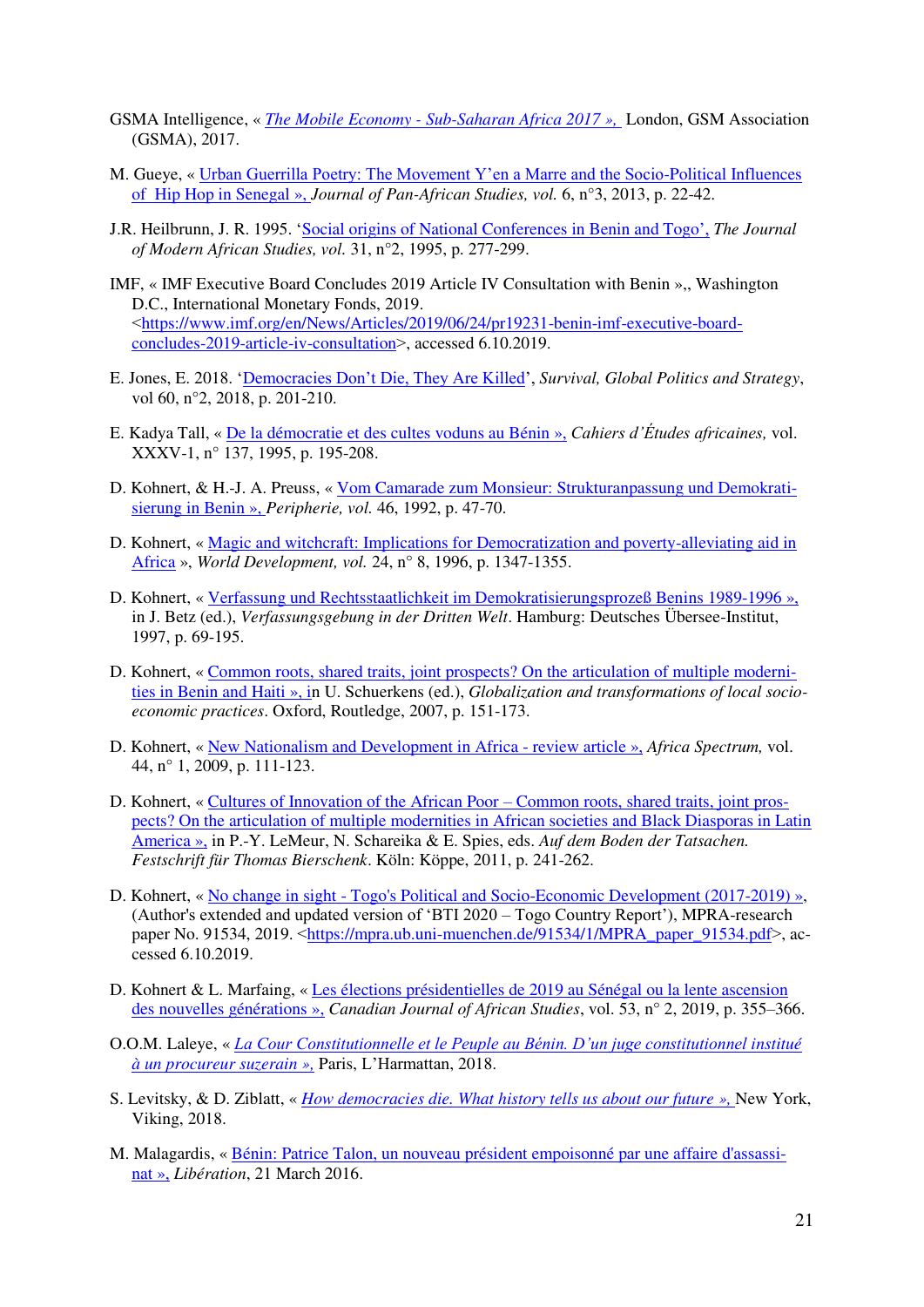- C. Mayrargue, « Démocratisation politique et [revitalisation religieuse. L'exemple du culte vodun au](https://books.google.de/books/about/Religion_et_transition_d%C3%A9mocratique_en.html?id=g3-Zs_p5zqwC&redir_esc=y)  [Bénin](https://books.google.de/books/about/Religion_et_transition_d%C3%A9mocratique_en.html?id=g3-Zs_p5zqwC&redir_esc=y) », in F. Constantin & C. Coulon (eds.), *Religion et transition démocratique en Afrique,* Paris, Karthala, 1997, p. 135-161.
- A.A. Mazrui, « [Who killed democracy in Africa? Clues of the past, concerns of the future](https://zelalemkibret.files.wordpress.com/2013/02/who-killed-democracy-in-africa.pdf) », *Development Policy Management Network Bulletin, vol.* 9, n°1, 2002, p. 15-23.
- A.A. Mazrui & F. Wiafe-Amoako, « *[African institutions: Challenges to political, social, and econo](https://www.amazon.com/African-Institutions-Challenges-Foundations-Development/dp/1442239530)[mic foundations of Africa's development](https://www.amazon.com/African-Institutions-Challenges-Foundations-Development/dp/1442239530) »,* London, Rowman & Littlefield, 2015, p. 17-36.
- Mouvement Y'en a marre, « Historique », Dakar, blog, 2019, [http://yenamarre.sn/presentation/historique/;](http://yenamarre.sn/presentation/historique/) accessed 3-6-2019.
- T.S. Ngenge, « [What went wrong with: National Conferences Supervising Transitions to Multiparty](https://www.rsisinternational.org/virtual-library/papers/what-went-wrong-with-national-conferences-supervising-transitions-to-multiparty-rule-in-francophone-africa-since-1989-a-re-visitation/)  [Rule in Francophone Africa, since 1989](https://www.rsisinternational.org/virtual-library/papers/what-went-wrong-with-national-conferences-supervising-transitions-to-multiparty-rule-in-francophone-africa-since-1989-a-re-visitation/) – A Re-visitation »,. *International Journal of Research and Innovation in Social Science, vol.* 3, n°2, 2019, p. 223-231.
- ORTB, « [Politique: Les explications de Lazare Séhouéto sur le nouveau code électoral](http://www.ortb.bj/index.php/les-choix-de-la-redaction/item/8802-politique-les-explications-de-lazare-sehoueto-sur-le-nouveau-code-electoral) », Cotonou, Office de Radiodiffusion et Télévision du Bénin (ORTB), 6 September 2018. ˂[http://www.ortb.bj/index.php/les-choix-de-la-redaction/item/8802-politique-les-explications-de](http://www.ortb.bj/index.php/les-choix-de-la-redaction/item/8802-politique-les-explications-de-lazare-sehoueto-sur-le-nouveau-code-electoral)[lazare-sehoueto-sur-le-nouveau-code-electoral](http://www.ortb.bj/index.php/les-choix-de-la-redaction/item/8802-politique-les-explications-de-lazare-sehoueto-sur-le-nouveau-code-electoral)>, accessed 6.10.2019.
- Présidence de la République, « Loi No. 2018-23 du 17 septembre 2018 portant charte des partis politiques en République du Bénin »,. Cotonou, (2018a), 17 septembre 2018. ˂<https://sgg.gouv.bj/doc/loi-2018-23/>˃, accessed 6.10.2019)
- Présidence de la République, « Loi No. 2018-31 du 9 octobre 2018 portant code électoral en République du Bénin, », Cotonou,  $(2018b)$ , 9 Décembre 2018.  $\langle \frac{https://sgg.gov.bj/doc/loi-2018-31}{>},$ accessed 6.10.2019.
- Présidence de la République, « Loi No. 2017-44 du 05 Février 2018 portant recueil du renseignement en République du Bénin », Cotonou, (2018c), 5 Février 2018. <[https://sgg.gouv.bj/doc/loi-2017-](https://sgg.gouv.bj/doc/loi-2017-44/) [44/](https://sgg.gouv.bj/doc/loi-2017-44/)˃, accessed 6.10.2019.
- H.J. Preuss, « [Suicide of a democracy](https://www.ips-journal.eu/regions/africa/article/show/suicide-of-a-democracy-3438/) », Bonn, *ips-journal*, (2019a), 30 April 2019. ˂[https://www.ips](https://www.ips-journal.eu/regions/africa/article/show/suicide-of-a-democracy-3438/)[journal.eu/regions/africa/article/show/suicide-of-a-democracy-3438/](https://www.ips-journal.eu/regions/africa/article/show/suicide-of-a-democracy-3438/) $>$ , accessed 6.10.2019.
- H.J. Preuss, « Informal Economy and Social Protection. Results of a survey », 2019b (forthcoming).
- Reporters sans frontières, « Bénin. 'Des médias étroitement surveillés », Paris, RSF, 2019, ˂<https://rsf.org/fr/benin>˃, accessed 6.10.2019.
- J.P. da Rocha & R. Khuon, « The Africanization of Democracy Elections and Conflict Prevention in Sub-Saharan Africa' », *Sociology and Anthropology, vol.* 6, n°1, 2018, p. 152-175.
- L.S. Senghor, « [The foundations of "Africanité", or "Négritude" and "Arabité" \(1967\)](https://www.tandfonline.com/doi/abs/10.1080/19301944.2009.10781367) », *Critical Interventions - Journal of African Art History and Visual Culture, vol.* 3, n°1, 2018, p.166-169.
- A. Stroh, « [Sustaining and jeopardising a credible arbiter: Judicial networks in Benin's consolidating](https://journals.sagepub.com/doi/abs/10.1177/0192512118805366?journalCode=ipsa)  [democracy](https://journals.sagepub.com/doi/abs/10.1177/0192512118805366?journalCode=ipsa) », *International Political Science Review, vol.* 39, n°5, 2018, p. 600-615.
- A. Sylvestre-Treiner, « Mo Ibrahim: Trop de chefs d'Etat africains se croient irremplaçables », Paris, *Jeune Afrique,* 21 July 2019; ˂[https://www.jeuneafrique.com/mag/806089/politique/mo-ibrahim](https://www.jeuneafrique.com/mag/806089/politique/mo-ibrahim-trop-de-chefs-detat-africains-se-croient-irremplacables/)[trop-de-chefs-detat-africains-se-croient-irremplacables/](https://www.jeuneafrique.com/mag/806089/politique/mo-ibrahim-trop-de-chefs-detat-africains-se-croient-irremplacables/)˃, accessed 6.10.2019.
- C.M. Toulabor, « *[Togo: Les forces armées togolaises et le dispositif sécuritaire de contrôle](http://www.ufctogo.com/Les-forces-armees-togolaises-et-le-1082.html) », Lomé, [www.ufctogo,](http://www.ufctogo/) 2005, . ˂*<http://www.ufctogo.com/Les-forces-armees-togolaises-et-le-1082.html>˃, accessed 6.10.2019.